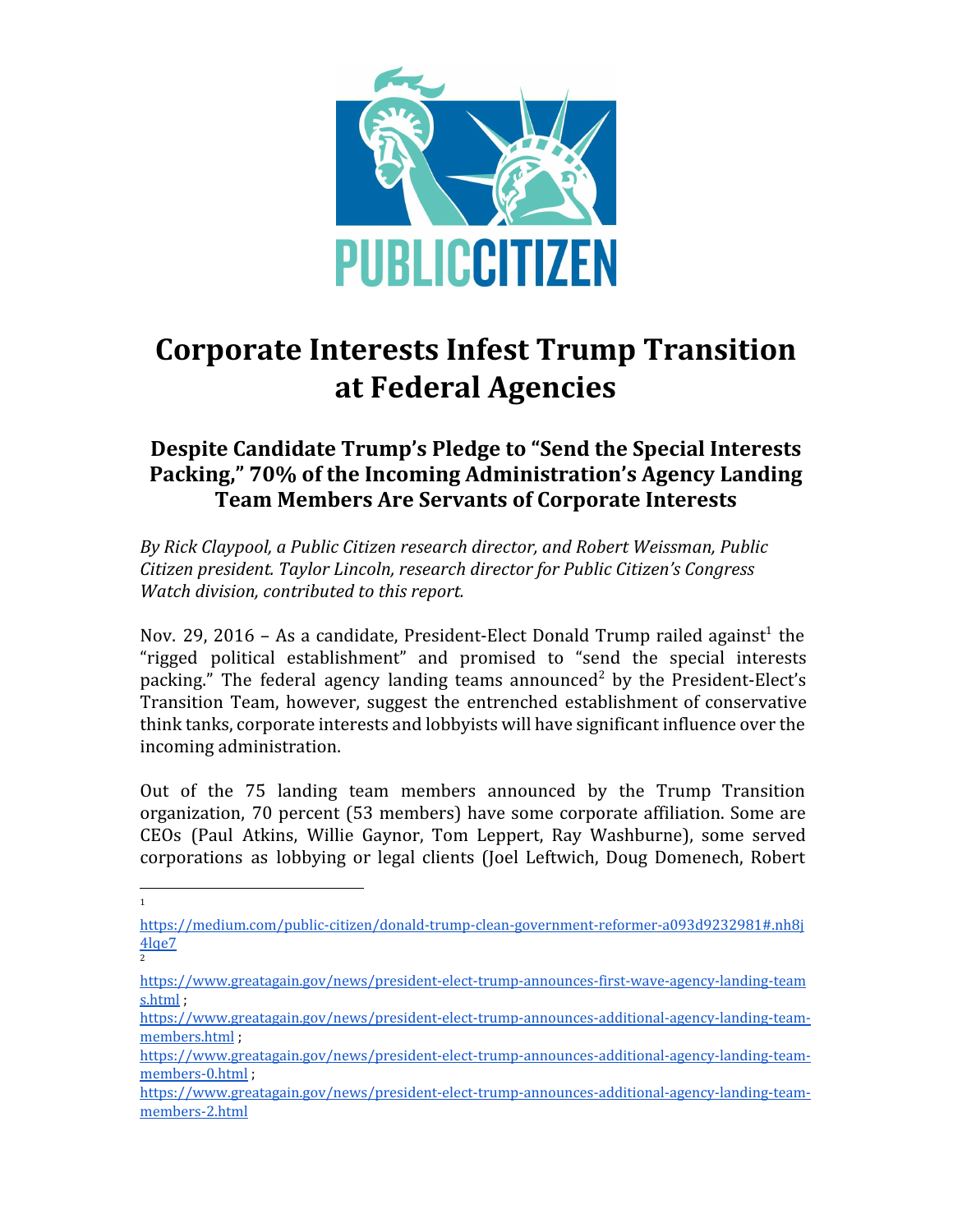Mackichan, Ronald Tenpas), some worked at the Heritage Fund or other corporate-backed think tanks (Justin Johnson, Jim Carafano, Thomas Pyle, Myron Ebell). See the Appendix below for the full list of landing team members for which corporate affiliation was identified.

A much-publicized shakeup purged the Trump administration's transition team of individuals currently working as lobbyists. Nevertheless, federal lobbying disclosures reveal 14 (18 percent) of the landing team members are former lobbyists, some as recently as last year. Some of the landing team members lobbied for corporate interests<sup>3</sup> affected by the agencies where they are working as recently as last year. See the Appendix below for the full list of landing team members for which lobbying records were identified.

The purpose of the landing teams is to help federal agencies (Department of Defense, Department of State, Department of Justice, etc.) undergo a smooth transition from working under the outgoing Obama administration to the incoming Trump administration. The landing team personnel, who are chosen by the incoming administration, may thus provide some insight into what the new administration's policy priorities will be for the federal agencies.

The following short biographies are of landing team members, arranged alphabetically by the federal agency for which they have been selected to assist. Lobbying records accessed via the U.S. Senate Lobbying Disclosure Act database.<sup>4</sup>

#### **COMMODITY FUTURES TRADING COMMISSION (CFTC)**

**Sharon Brown-Hruska** served as acting chairman<sup>5</sup> of the CFTC under the administration of President George W. Bush. Currently she is the director of  $6<sup>6</sup>$ National Economic Research Associates' Securities and Finance Practice and the White Collar, Investigations and Enforcement Practice. She also is a member of the CFTC's Energy and Environmental Markets Advisory Committee<sup>7</sup> and a professor at Tulane University. She is also a member of the landing team for the Farm Credit Administration (FCA) and the Securities and Exchange Commission (SEC).

#### **CONSUMER FINANCIAL PROTECTION BUREAU (CFPB)**

<sup>3</sup> <https://theintercept.com/2016/11/22/trump-transition-lobbyists-2/>

<sup>4</sup> <http://soprweb.senate.gov/index.cfm?event=selectFields&reset=1>

<sup>5</sup> <http://www.cftc.gov/PressRoom/PressReleases/pr5199-06>

<sup>6</sup> <http://www.nera.com/experts/dr-sharon-brown-hruska.html>

[http://www.cftc.gov/About/CFTCCommittees/EnergyEnvironmentalMarketsAdvisory/eemac\\_associat](http://www.cftc.gov/About/CFTCCommittees/EnergyEnvironmentalMarketsAdvisory/eemac_associatemembers) [emembers](http://www.cftc.gov/About/CFTCCommittees/EnergyEnvironmentalMarketsAdvisory/eemac_associatemembers)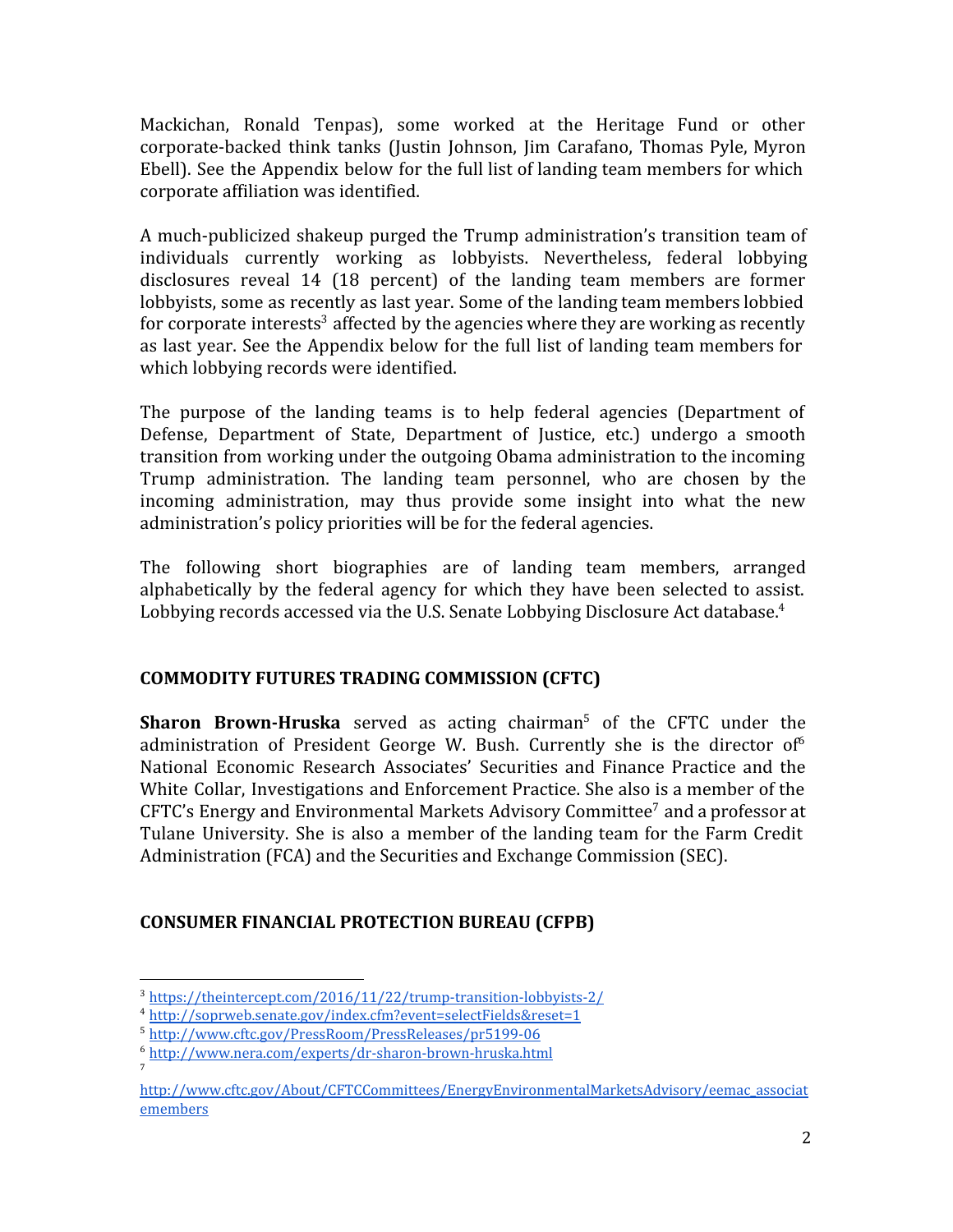**Paul Atkins** is in charge of financial regulation<sup>8</sup> for the Trump transition. He is the CEO of Patomak Global Partners,  $9$  a consulting firm that advises financial services companies on compliance issues. Atkins formerly served as a Republican commissioner of the Securities and Exchange Commission, where he was viewed as being largely opposed to regulation.<sup>10</sup> He is also a member of the landing teams for the Federal Deposit Insurance Corporation (FDIC) and the Office of the Comptroller of the Currency (OCC).

**CJ Jordan** is president and CEO of Jordan Management Group, a government relations and public affairs firm<sup>11</sup> and is or was recently president of the National Black Republican Leadership Council. She has worked for the Republican National Committee<sup>12</sup> and served on the Finance Leadership Team for the 2004 reelection campaign of President George W. Bush.

## **DEPARTMENT OF AGRICULTURE (USDA)**

**Joel Leftwich** is the staff director for the U.S. Senate Committee<sup>13</sup> on Agriculture, Nutrition, & Forestry. A former advisor to Republican Senator Pat Roberts,  $14$ Leftwich was a lobbyist for PepsiCo from 2013 to 2015, and in 2010 was a lobbyist for DuPont.

#### **DEPARTMENT OF COMMERCE**

**David Bohigian** is managing director<sup>15</sup> at Pluribus Ventures, where he works with investment management firms. He was previously at the hedge fund Bridgewater Associates. He also formerly served as an Assistant Secretary of Commerce, $^{16}$  a position for which he was nominated by President George W. Bush, focusing on the elimination of barriers to trade and investment.

[http://www.wsj.com/articles/donald-trumps-point-man-on-financial-regulation-a-former-regulator-w](http://www.wsj.com/articles/donald-trumps-point-man-on-financial-regulation-a-former-regulator-who-favors-a-light-touch-1478860201) [ho-favors-a-light-touch-1478860201](http://www.wsj.com/articles/donald-trumps-point-man-on-financial-regulation-a-former-regulator-who-favors-a-light-touch-1478860201)

<sup>9</sup> <https://www.patomak.com/paulatkins>

<sup>10</sup>

[http://www.bloomberg.com/politics/articles/2016-11-09/trump-said-to-tap-critic-of-wall-street-rule](http://www.bloomberg.com/politics/articles/2016-11-09/trump-said-to-tap-critic-of-wall-street-rules-to-aid-transition) [s-to-aid-transition](http://www.bloomberg.com/politics/articles/2016-11-09/trump-said-to-tap-critic-of-wall-street-rules-to-aid-transition)

 $11$  [http://thesteptoegroup.com/?page\\_id=46](http://thesteptoegroup.com/?page_id=46)

<sup>12</sup> <https://www.opensecrets.org/parties/expenddetail.php?cmte=RNC&txt=Cj+Jordan&cycle=2014> 13

[https://www.greatagain.gov/news/president-elect-trump-announces-additional-agency-landing-team](https://www.greatagain.gov/news/president-elect-trump-announces-additional-agency-landing-team-members-0.html)[members-0.html](https://www.greatagain.gov/news/president-elect-trump-announces-additional-agency-landing-team-members-0.html)

<sup>14</sup> <http://www.kake.com/story/33773938/former-aide-to-roberts-joins-trump-transition>

<sup>15</sup> <https://www.linkedin.com/in/david-bohigian-b25833>

<sup>16</sup> <https://generalassemb.ly/instructors/david-bohigian/4764>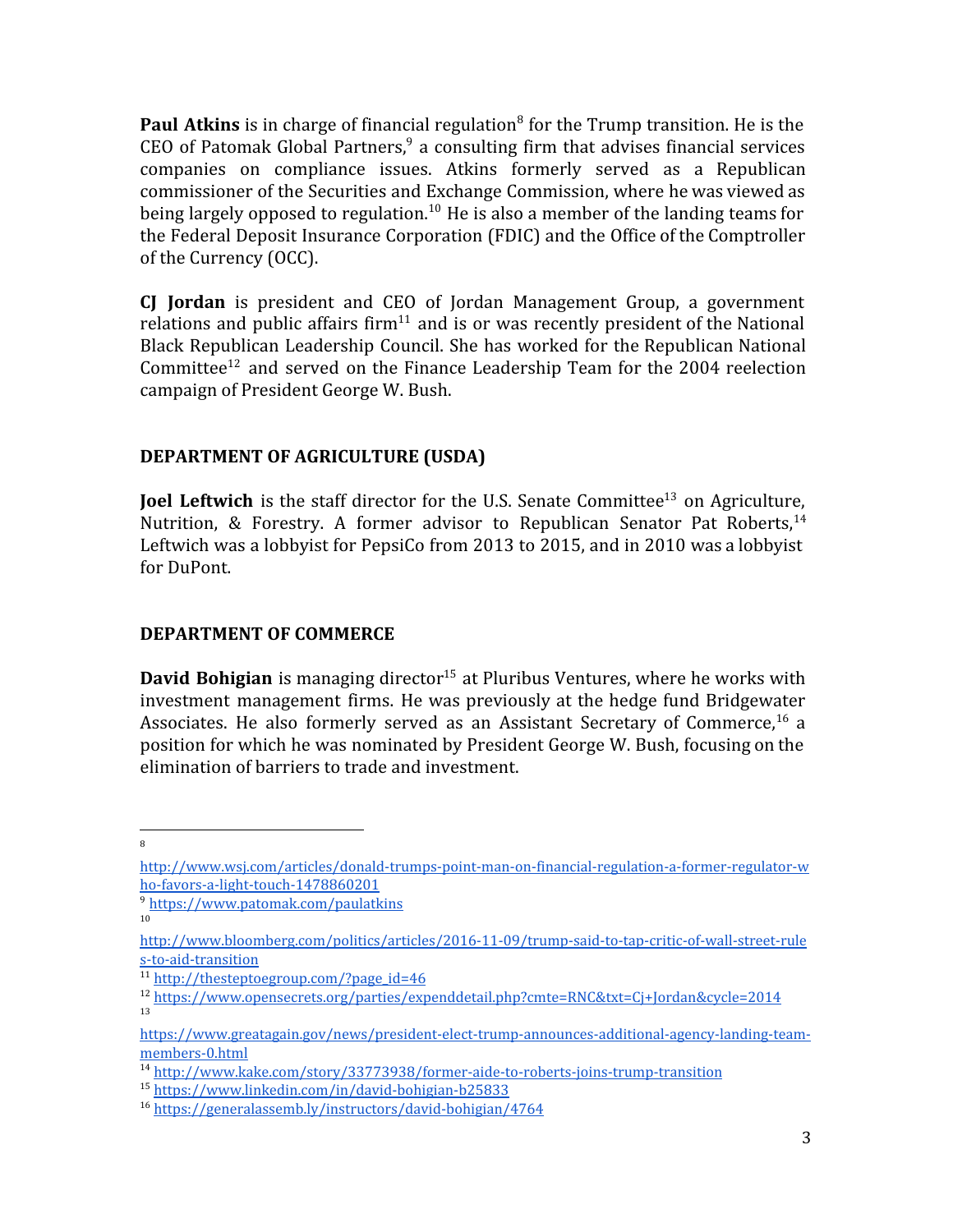**William "Willie" Gaynor** is the founder and former president and CEO of Rock Creek Advisors LLC, a consulting firm that advises CEOs, lawmakers and international leaders on policy related to, global trade, finance and economic policy. <sup>17</sup> From 2005 to 2010, he was a lobbyist for the Ashcroft Group (now TAG Holdings),  $18$  the lobbying firm founded by John Ashcroft, U.S. Attorney General under President George W. Bush, and served clients including AT&T and the National Association of Broadcasters. He worked for the Bush administration.

**Tom Leppert** is the former CEO of Kaplan, Inc., a corporation that provides services for preparing for standardized tests.<sup>19</sup> The mayor of Dallas, Texas, from 2007 to 2011, Leppert's political career stalled after a failed bid for U.S. Senate.<sup>20</sup> During his senate campaign, he voiced support for privatizing Social Security and Medicare.  $21$ Leppert also is a member of the landing team for the Social Security Administration.

**Joan Maginnis** is a retired attorney who formerly worked as assistant general counsel at the Department of Commerce.<sup>22</sup>

**George Sifakis** is the founder and CEO of Ideagen, a consulting firm with a focus on facilitating collaborations between corporations, nonprofits and government.<sup>23</sup> He previously worked in both the executive and legislative branches of the federal government.<sup>24</sup> He worked as a lobbyist between 2004 and 2010, mostly for clients in the health technology, education and telecommunications sectors.

**Ray Washburne** is in charge of Department of Commerce for the transition team.<sup>25</sup> He was a leader of Trump's fundraising effort during the campaign. He served as the finance team leader for the presidential campaign of New Jersey Gov. Chris Christie and before that as national finance chair of the Republican National Committee.<sup>26</sup> He is the CEO of Charter Holdings, a real estate company.<sup>27</sup>

#### **DEPARTMENT OF EDUCATION**

<sup>25</sup> <https://www.politicopro.com/f/?id=00000158-4ae1-dd2d-a1fc-4bf3993e0000>

<sup>17</sup> <http://www.rockcreekadvisors.com/>

<sup>18</sup> <http://tagholdings.com/>

<sup>19</sup> <http://kaplan.com/>

<sup>20</sup> <http://www.politico.com/story/2012/05/cruz-dewhurst-head-to-texas-senate-run-off-076850>

<sup>&</sup>lt;sup>21</sup> <http://www.wcyb.com/news/trumps-social-security-point-man-called-for-privatization/178508692>

<sup>&</sup>lt;sup>22</sup> <http://thehill.com/policy/finance/307066-trump-taps-economists-investors-for-transition-team>

<sup>23</sup> <http://www.idea-gen.com/leadership/>

<sup>24</sup> <https://www.linkedin.com/in/georgesifakis>

[http://abcnews.go.com/Politics/key-people-helping-donald-trump-raise-campaign-cash/story?id=397](http://abcnews.go.com/Politics/key-people-helping-donald-trump-raise-campaign-cash/story?id=39724189) [24189](http://abcnews.go.com/Politics/key-people-helping-donald-trump-raise-campaign-cash/story?id=39724189)<br><sup>27</sup>

[http://www.bloomberg.com/research/stocks/private/person.asp?personId=27587853&privcapId=39](http://www.bloomberg.com/research/stocks/private/person.asp?personId=27587853&privcapId=39651485) [651485](http://www.bloomberg.com/research/stocks/private/person.asp?personId=27587853&privcapId=39651485)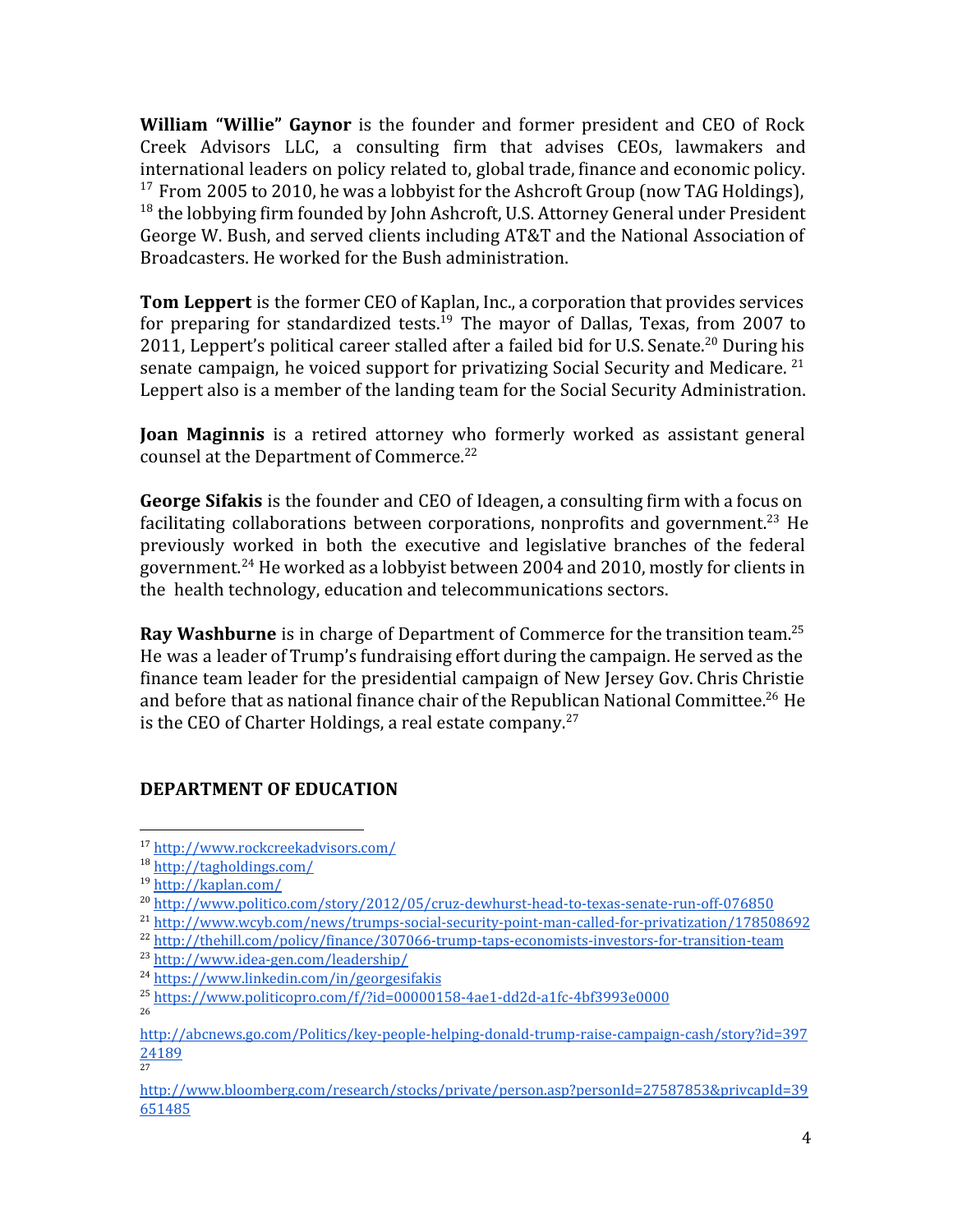**James Manning** was a Department of Education official under the administrations of Presidents Jimmy Carter, George W. Bush and Barack Obama.<sup>28</sup>

#### **DEPARTMENT OF DEFENSE**

**Thomas Carter** is vice president for government relations at Elbit Systems of America, a defense contractor, and previously was the president of Commonwealth Consulting Corporation.<sup>29</sup> He is a former deputy assistant Secretary of Defense, Legislative Affairs, and the former senior counselor to the Coalition Provisional Authority for Legislative Affairs, Baghdad, Iraq.

**Michael Duffey** is executive director of the Republican Party of Wisconsin.<sup>30</sup> He previously held a range of jobs at the Department of Defense, focusing most recently on systems engineering.

**Greg Gardner** is the chief architect for Government and Defense Solutions at NetApp, an IT and data storage company, and is a former vice president at Oracle for government solutions.<sup>31</sup> He served as deputy chief information officer (DCIO) for the Intelligence Community and served 30 years in the Army.

**William Hartzog** is a board member for and former president and CEO of Burdeshaw Associates, a defense consulting firm.<sup>32</sup> He is a retired U.S. Army General, and serves on the Defense Science Board. In 2005, he lobbied on behalf of FNSS, a Turkish manufacturer of military vehicles.<sup>33</sup>

**Justin Johnson** is senior policy analyst for defense budgeting policy at the corporate-backed Heritage Foundation.<sup>34</sup> Prior to joining The Heritage Foundation, Johnson spent over a decade working on defense and foreign policy issues on Capitol Hill. His last position on Capitol Hill was as deputy chief of staff and military legislative assistant for Rep. Doug Lamborn, who is a senior member of the House Armed Services Committee.

**Keith Kellogg**, a retired lieutenant general, is listed as spearheading Defense for the administration's agency transition team.<sup>35</sup> Kellogg was chief operating officer of the

<sup>&</sup>lt;sup>28</sup> <http://www.chronicle.com/article/For-Jittery-Academics/238473>

<sup>29</sup> <http://www.elbitsystems-us.com/about-us>

<sup>30</sup> <https://www.linkedin.com/in/duffey>

<sup>31</sup> <https://www.linkedin.com/in/greg-gardner-5a886a>

<sup>32</sup> [http://www.burdeshaw.com/about/Bio\\_Hartzog.pdf](http://www.burdeshaw.com/about/Bio_Hartzog.pdf) ;

[http://www.burdeshaw.com/about/Board\\_of\\_Directors.pdf](http://www.burdeshaw.com/about/Board_of_Directors.pdf) <sup>33</sup> <http://www.fnss.com.tr/>

<sup>34</sup> <http://www.heritage.org/about/staff/j/justin-johnson>

 $35 \text{ https://www.politicopro.com/f/2id=00000158-4ae1-dd2d-a1fc-4bf3993e0000$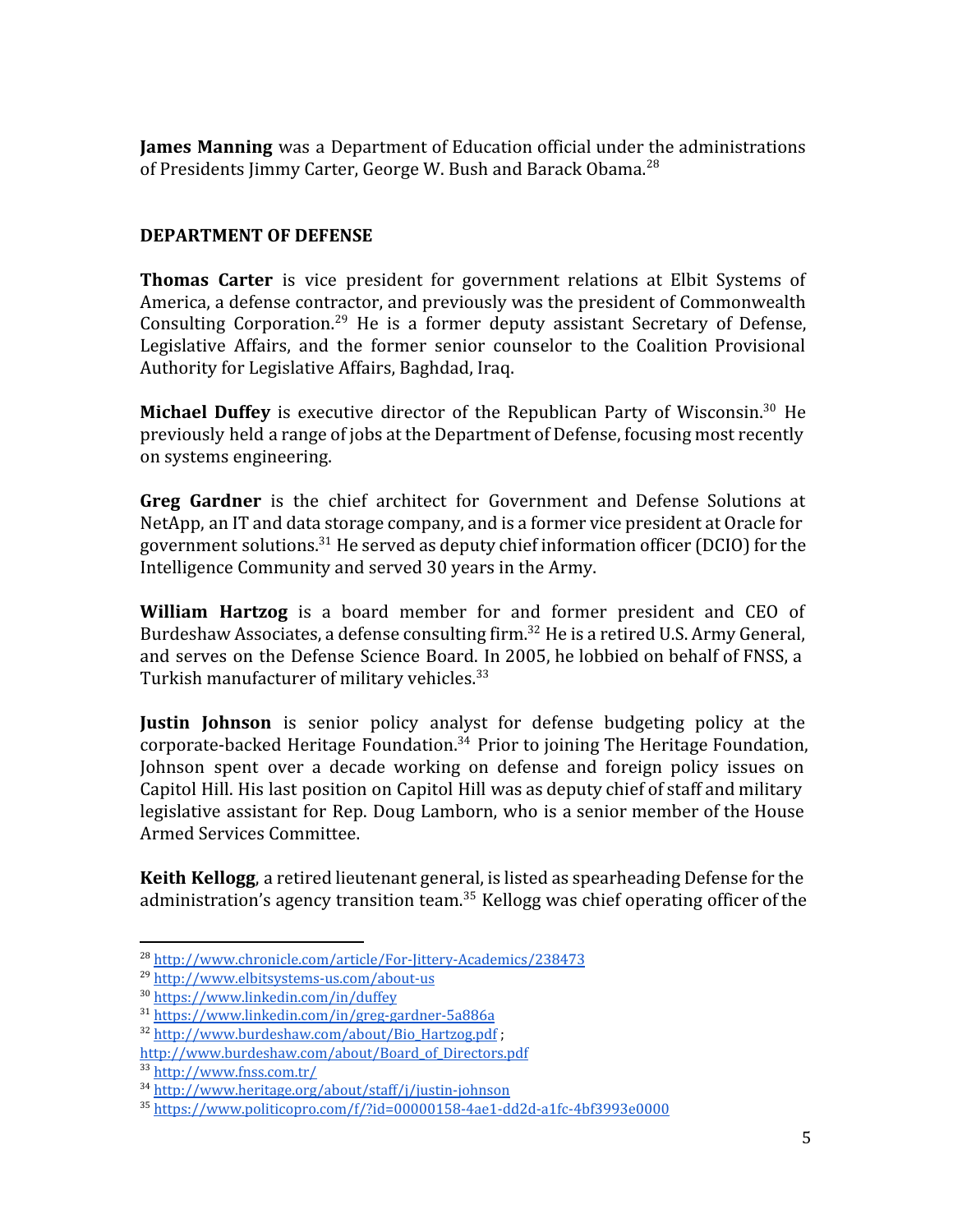Coalition Provisional Authority in Iraq. $36$  He has worked for several defense contractors and currently is vice president for Cubic Corporation, a defense contractor.<sup>37</sup>

**Earl Matthews** is an attorney who has held various positions with the U.S. Army and Defense Intelligence Agency.<sup>38</sup>

**Bert Mizusawa** is a major general in the United States Army Reserve.<sup>39</sup> As major general in the Army, he served as deputy director for strategic initiatives for the Joint Chiefs of Staff. In the 1990s, he served for three years as professional staff member on the U.S. Senate Committee on Armed Services.

**Sergio de la Pena** works with de la Pena Consulting after a two-year stint at L-3 MPRI, a global provider of private military contractor services.<sup>40</sup> He worked for more than 10 years previous with various positions in the U.S. military.

**Mira Ricardel** is or recently was a consultant for Federal Budget IQ, which analyzes the federal budget for public sector clients, and was a vice president for aerospace contractor Boeing.<sup>41</sup> She was a deputy assistant secretary of defense in the early part of the George W. Bush administration.

#### **DEPARTMENT OF ENERGY**

**Thomas Pyle** is president of the Institute for Energy Research, a group that was founded by Charles Koch and is funded through Koch-backed nonprofits. $42$ Previously, he worked as a registered lobbyist for Koch Industries and as the Koch Industries Director of Federal Affairs from 2001 through 2005.

#### **DEPARTMENT OF HEALTH AND HUMAN SERVICES (HHS)**

[http://finance.yahoo.com/news/trumps-transition-team-signals-return-gop-establishment-07270396](http://finance.yahoo.com/news/trumps-transition-team-signals-return-gop-establishment-072703965.html) [5.html](http://finance.yahoo.com/news/trumps-transition-team-signals-return-gop-establishment-072703965.html) 37

[https://www.cubic.com/News/Press-Releases/ID/962/Cubic-Corporation-Announces-Corporate-Offic](https://www.cubic.com/News/Press-Releases/ID/962/Cubic-Corporation-Announces-Corporate-Officer-Appointments%20and%20https://www.linkedin.com/in/keith-kellogg-1b24b4b5) [er-Appointments%20and%20https://www.linkedin.com/in/keith-kellogg-1b24b4b5](https://www.cubic.com/News/Press-Releases/ID/962/Cubic-Corporation-Announces-Corporate-Officer-Appointments%20and%20https://www.linkedin.com/in/keith-kellogg-1b24b4b5)

<sup>38</sup> <https://www.linkedin.com/in/earl-matthews-458b2138>

<sup>39</sup> [https://en.wikipedia.org/wiki/Bert\\_Mizusawa](https://en.wikipedia.org/wiki/Bert_Mizusawa)

<sup>40</sup> <https://www.linkedin.com/in/sergio-de-la-pe%C3%B1a-82443148>

<sup>41</sup> <https://www.linkedin.com/in/mira-ricardel-08b529b6>

<sup>42</sup> <https://theintercept.com/2016/11/22/trump-transition-lobbyists-2/>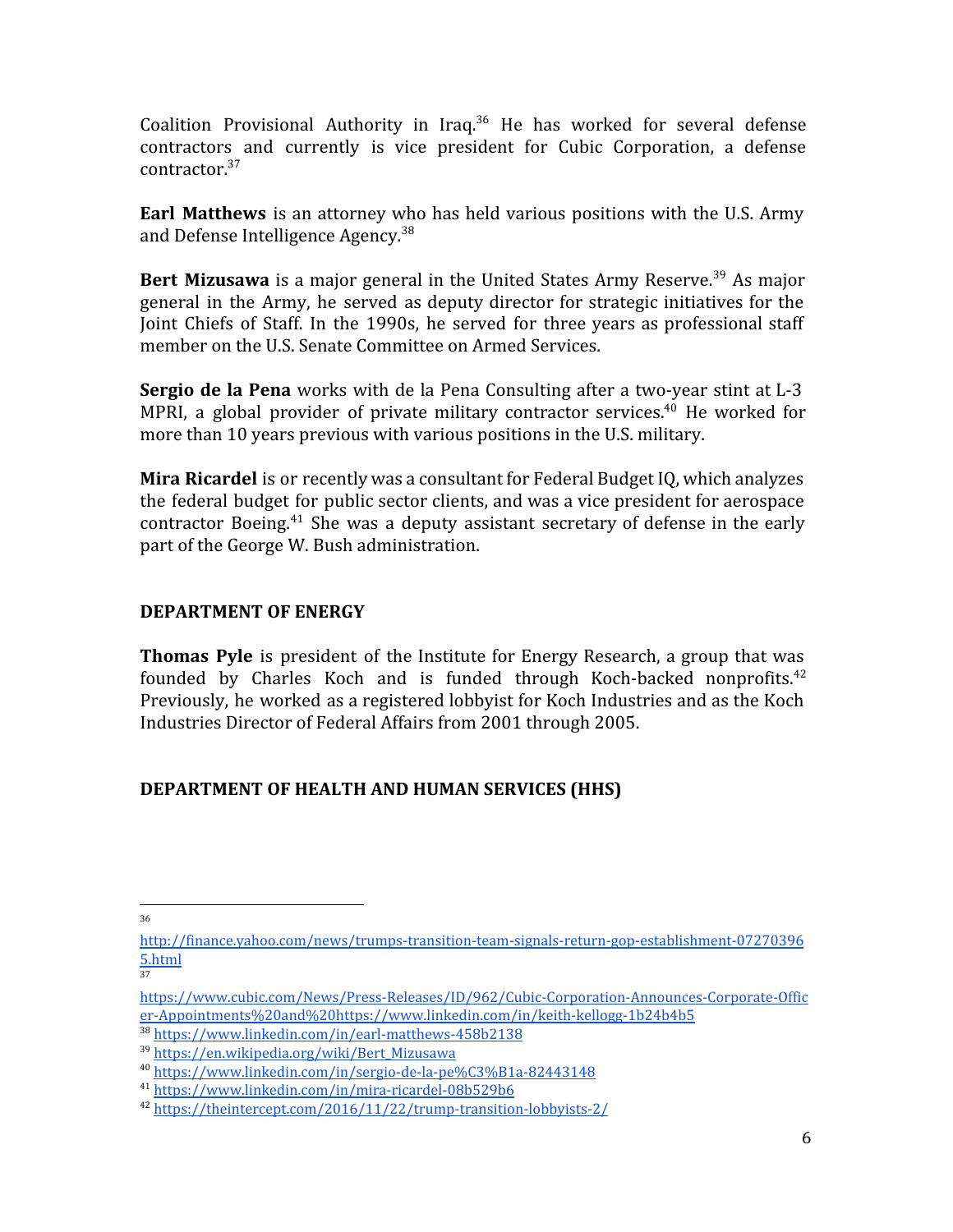**Andrew Bremberg** is overseeing Health and Human Services on the transition team.<sup>43</sup> Bremberg was an adviser to Senate Majority Leader Mitch McConnell on nominations, then joined the 2016 presidential campaign of Wisconsin Governor Scott Walker. In 2012, he served on Mitt Romney's transition team, where he worked on plans to repeal Obamacare.<sup>44</sup> His employer is Right Policy, LLC.<sup>45</sup> He served in various capacities for HHS in the administration of President George W. Bush. $46$ 

**Paula Stannard** is working on health care reform.<sup>47</sup> She is a lawyer at Alston & Bird, where she advises health care providers, health insurance companies and health plans. <sup>48</sup> She is a former deputy general counsel and acting general counsel of the U.S. Department of Health and Human Services (HHS) under the George W. Bush administration.<sup>49</sup>

#### **DEPARTMENT OF HOMELAND SECURITY**

**Jim Carafano** served for 25 years in the U.S. Army and is the vice president for foreign and defense policy studies at the corporate-backed Heritage Foundation.<sup>50</sup>

**Michael Dougherty** is the CEO of Secure Identity & Biometrics Association, a trade group that represents the interests of member corporations whose business is security screening technology for airports and border crossings.<sup>51</sup> Previously he worked for Raytheon, a security contractor and, before that, as a Homeland Security official under President George W. Bush.

43

<sup>48</sup> <http://www.alston.com/professionals/paula-stannard/> 49

[http://www.wsj.com/articles/donald-trumps-transition-team-relies-on-a-mix-of-gop-traditionalists-an](http://www.wsj.com/articles/donald-trumps-transition-team-relies-on-a-mix-of-gop-traditionalists-and-outsiders-1478817889) [d-outsiders-1478817889](http://www.wsj.com/articles/donald-trumps-transition-team-relies-on-a-mix-of-gop-traditionalists-and-outsiders-1478817889)

<sup>44</sup> <http://www.politico.com/story/2015/05/andrew-bremberg-joins-scott-walker-117987> 45

[https://www.greatagain.gov/news/president-elect-trump-announces-additional-agency-landing-team](https://www.greatagain.gov/news/president-elect-trump-announces-additional-agency-landing-team-members-0.html)[members-0.html](https://www.greatagain.gov/news/president-elect-trump-announces-additional-agency-landing-team-members-0.html) 46

[http://www.politico.com/tipsheets/politico-pulse/2016/11/the-trump-transition-more-details-on-his](http://www.politico.com/tipsheets/politico-pulse/2016/11/the-trump-transition-more-details-on-his-health-plan-and-transition-217369) [-health-plan-and-transition-217369](http://www.politico.com/tipsheets/politico-pulse/2016/11/the-trump-transition-more-details-on-his-health-plan-and-transition-217369) 47

[http://www.politico.com/tipsheets/politico-pulse/2016/11/the-trump-transition-more-details-on-his](http://www.politico.com/tipsheets/politico-pulse/2016/11/the-trump-transition-more-details-on-his-health-plan-and-transition-217369) [-health-plan-and-transition-217369](http://www.politico.com/tipsheets/politico-pulse/2016/11/the-trump-transition-more-details-on-his-health-plan-and-transition-217369)

[http://www.lifehealthpro.com/2016/11/23/5-things-to-know-about-trump-hhs-shaper-paula-stan?slr](http://www.lifehealthpro.com/2016/11/23/5-things-to-know-about-trump-hhs-shaper-paula-stan?slreturn=1480439442) [eturn=1480439442](http://www.lifehealthpro.com/2016/11/23/5-things-to-know-about-trump-hhs-shaper-paula-stan?slreturn=1480439442) 50

[http://finance.yahoo.com/news/trumps-transition-team-signals-return-gop-establishment-07270396](http://finance.yahoo.com/news/trumps-transition-team-signals-return-gop-establishment-072703965.html) [5.html](http://finance.yahoo.com/news/trumps-transition-team-signals-return-gop-establishment-072703965.html)

<sup>51</sup> <http://www.sibassoc.org/members> ;

<https://theintercept.com/2016/11/22/trump-transition-lobbyists-2/>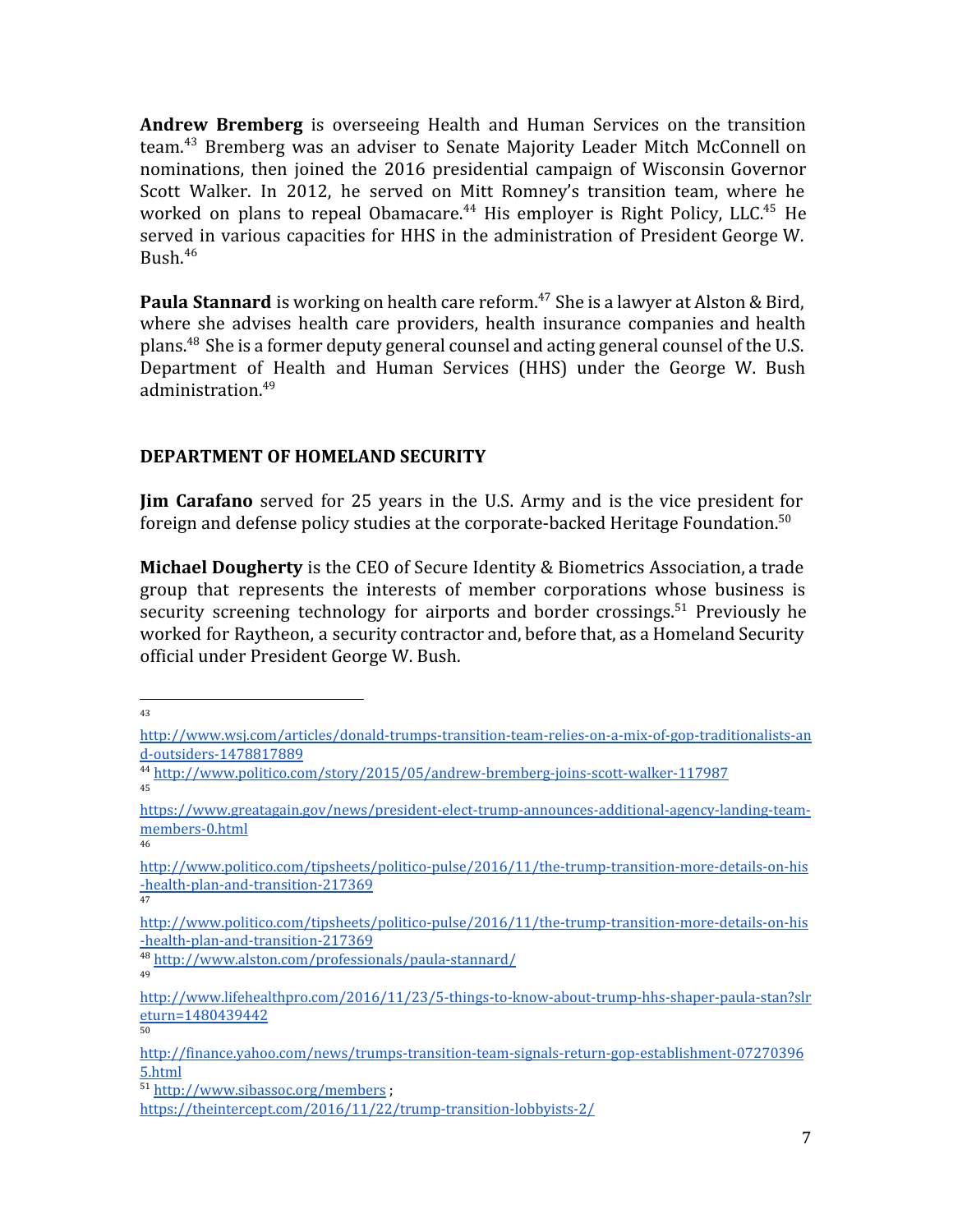#### **DEPARTMENT OF THE INTERIOR**

**Doug Domenech** is director of the Fueling Freedom Project at the Texas Public Policy Foundation.<sup>52</sup> He previously worked as Virginia's Secretary of Natural Resources, and served in the U.S. Department of the Interior.<sup>53</sup> He also worked for 12 years for the Forest Resources Association, a national trade association representing the forest products industry.<sup>54</sup> He was a federal lobbyist for the Home School Legal Defense Association (1999-2002) and Artemis Strategies (2009-2010), the latter on behalf of clients including the KraftHeinz and the Manufacturers Association of Israel.

## **DEPARTMENT OF JUSTICE**

**Zina Bash** lists her most recent listed employer is Doctors' Hospital at Renaissance, where her father-in-law is or was chief executive.<sup>55</sup> She has been a U.S. Supreme Court clerk, counsel to the U.S. Senate Judiciary Committee and an associate attorney at Gibson Dunn.<sup>56</sup>

**James Burnham** is an associate at Jones Day, where he represents companies and individuals in criminal and civil litigation against the federal government, state governments, and other governmental entities.<sup>57</sup> He represented Virginia Governor Bob McDonnell in his U.S. Supreme Court case challenging a corruption conviction, and the Noel Canning company in a separation of powers case at the U.S. Supreme Court, challenging action by the National Labor Relations Board.

**Brian Benczkowski** is a partner with Kirkland & Ellis.<sup>58</sup> His practice focuses on litigation and white collar criminal defense. He served previously as the chief of staff for the Office of the Attorney General and the Office of the Deputy Attorney General, and in other positions at the U.S. Department of Justice.

**William "Bill" Cleveland** is a former vice mayor of Alexandria, Virginia.<sup>59</sup> A Vietnam veteran and former member of the U.S. Capitol police force, he ran for mayor and received an endorsement from *The Washington Times*, which noted "he stands out as the obvious law-and-order candidate" with "impressive" credentials as a "fiscal conservative."<sup>60</sup>

<sup>52</sup> <http://www.texaspolicy.com/experts/detail/doug-domenech>

<sup>53</sup> <https://www.linkedin.com/in/doug-domenech-6a84018>

<sup>54</sup> [https://en.wikipedia.org/wiki/Douglas\\_Domenech](https://en.wikipedia.org/wiki/Douglas_Domenech)

<sup>55</sup> <http://www.nytimes.com/2007/07/08/fashion/weddings/08gelman.html>

<sup>56</sup> <https://www.linkedin.com/in/zina-bash-19b8b2a4>

<sup>57</sup> <http://www.jonesday.com/jmburnham/?section=Publications>

<sup>58</sup> <https://www.kirkland.com/sitecontent.cfm?contentID=220&itemID=10007>

<sup>59</sup> <http://www.connectionnewspapers.com/news/2007/may/30/the-return-of-bill-cleveland/>

 $^{60}$  <http://www.washingtontimes.com/news/2003/may/5/20030505-103134-4934r/>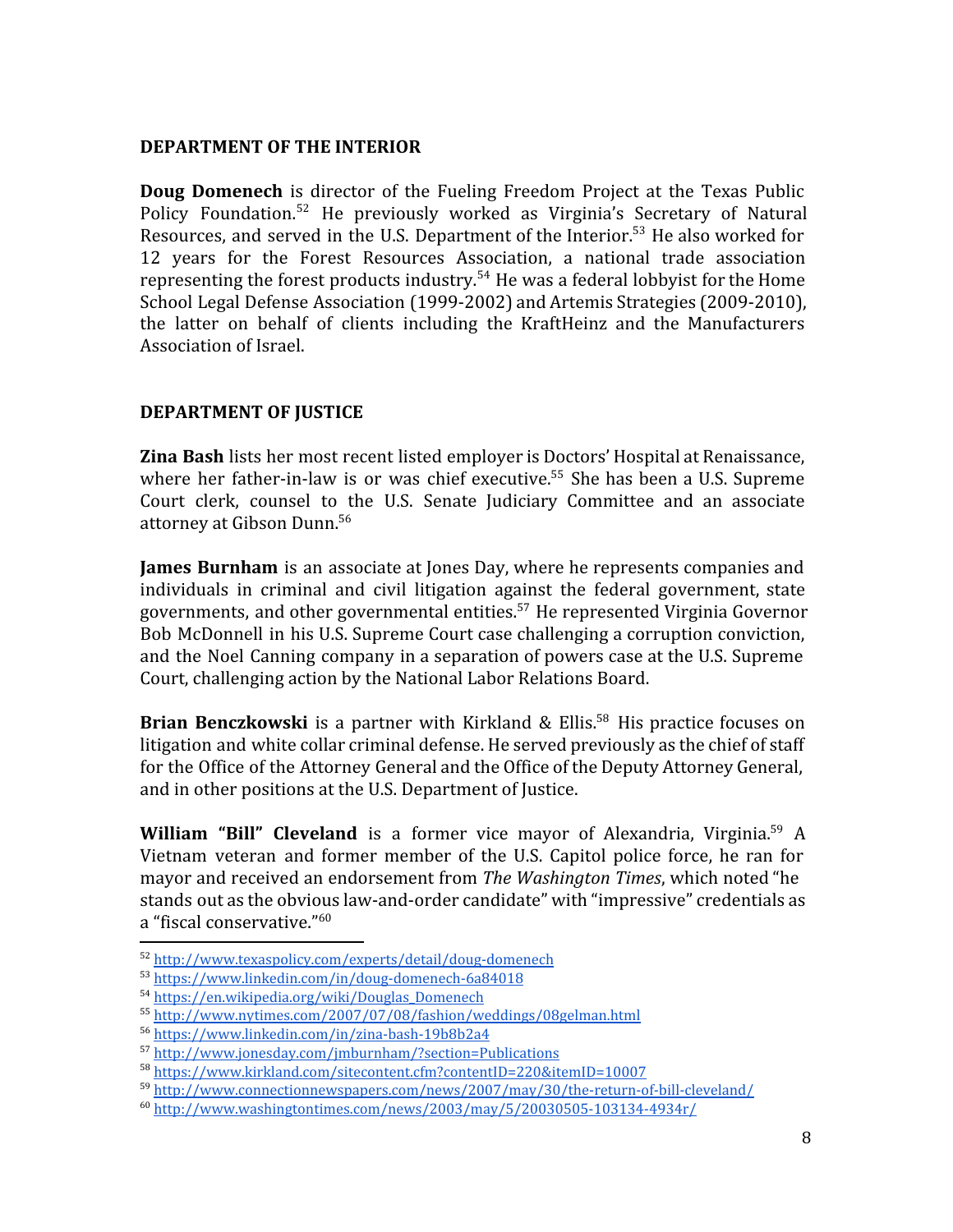**David Higbee** is a partner with Hunton & Williams, representing corporate clients undergoing criminal and civil investigations by the Justice Department and state attorneys general.<sup>61</sup> He worked for the administration of George W. Bush from 2001 to 2005, including in the Antitrust Division of the Justice Department.<sup>62</sup>

**Greg Katsas** is a partner at Jones Day, where he handles complex litigation for corporations in areas including administrative law, antitrust, constitutional law, employment discrimination, international law and arbitration, and products liability.<sup>63</sup> He has done extensive work for tobacco companies and argued the first U.S. Supreme Court challenge to the Affordable Care Act. Between 2001 and 2009, he served in many senior positions in the U.S. Department of Justice.

**Jessie Liu** is a litigator in Morrison & Foerster's Washington D.C. and Northern Virginia offices who focuses on advising and defending companies and individuals facing government investigations or enforcement actions, within the United States or around the world.<sup>64</sup> She previously worked an assistant United States attorney for the District of Columbia and at the Department of Justice.

**J. Patrick Rowan** is a partner at McGuireWoods, where his practice focuses on corporate criminal and civil enforcement proceedings and internal investigations. He previously worked for 18 years in the Department of Justice.<sup>65</sup>

**Ronald Tenpas** is a partner at Morgan, Lewis & Bockius, where he represents clients in criminal investigations related to alleged environmental violations, import and customs matters. He previously served as Assistant Attorney General for the Environment and Natural Resources Division of the U.S. Department of Justice.<sup>66</sup>

#### **DEPARTMENT OF LABOR**

**Loren Smith** works with the political intelligence firm Capital Alpha Partners.<sup>67</sup> He formerly was special assistant for public affairs at the U.S. Department of Labor.

#### **DEPARTMENT OF STATE**

<sup>61</sup> [https://www.hunton.com/david\\_higbee/](https://www.hunton.com/david_higbee/)

<sup>62</sup> <http://www.reuters.com/article/usa-trump-antitrust-idUSL1N1DU00K?type=companyNews>

<sup>63</sup> <http://www.jonesday.com/ggkatsas/>

<sup>64</sup> <https://www.mofo.com/people/jessie-liu.html>

<sup>65</sup> <https://www.mcguirewoods.com/People/R/J-Patrick-Rowan.aspx>

<sup>66</sup> <https://www.morganlewis.com/bios/rtenpas>

<sup>67</sup> [http://www.capalphadc.com/team/Loren\\_Smith](http://www.capalphadc.com/team/Loren_Smith)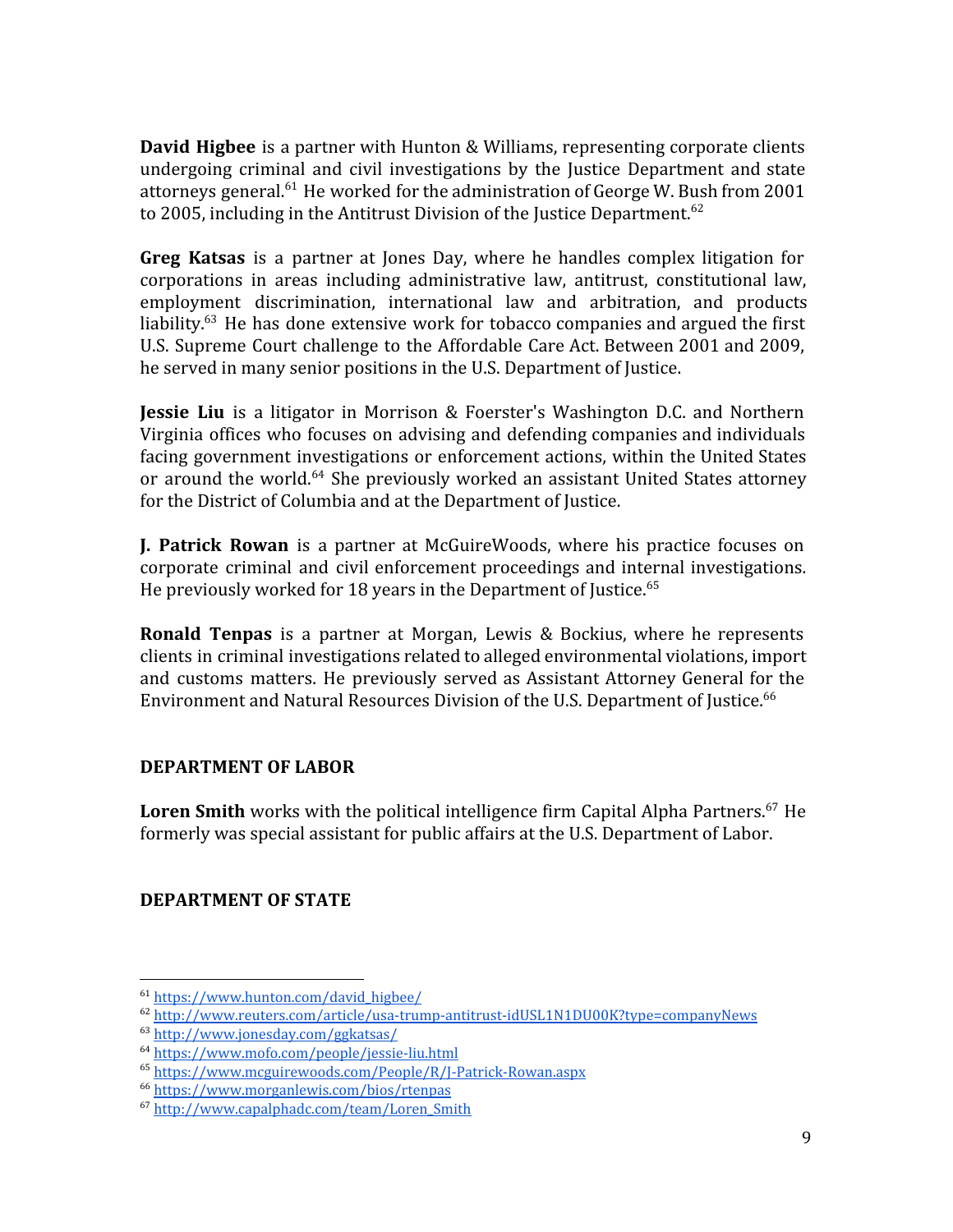**Ashley Bell** is a partner with the Atlanta-based law firm Bell and Washington, <sup>68</sup> and senior strategist for the Republican National Committee.<sup>69</sup> He is a member of the AIPAC National Council.

**Robert Blau** is a former diplomat who served in the U.S. State Department as deputy director of Cuban Affairs.<sup>70</sup> According to CNN, he has a reputation as a "Cuba" hawk."<sup>71</sup>

**Christopher Burnham** is the chairman and CEO of Cambridge Global Capital, a merchant bank he co-founded in  $2013$ <sup>72</sup> From 2006 to 2013, Burnham was vice chairman and managing director of Deutsche Asset Management (DeAM) and global co-head of Deutsche Bank's private equity group. Prior to joining Deutsche Bank, Burnham served as under-secretary-general of the United Nations for management, and held various positions in the U.S. State Department.

**Charles Glazer** is a financial advisor with Fieldpoint Private Securities, served previously as U.S. Ambassador to El Salvador, and was formerly CEO of C.L Glazer, a brokerage and investment banking firm.<sup>73</sup>

**Alexander Gray** was a Trump campaign advisor and previously worked for Republican Congressman Randy Forbes.<sup>74</sup>

**Steven Groves** is a research fellow at the corporate-backed Heritage Foundation and former senior counsel to the U.S. Senate Permanent Subcommittee on Investigations.<sup>75</sup>

**Erin Walsh** served as executive director and head of Goldman Sachs' Office of Corporate Engagement for Asia Pacific and was previously senior advisor in the Bureau of Near Eastern Affairs at the U.S. Department of State.<sup>76</sup>

**Jackie Wolcott** is a commissioner at the U.S. Commission on International Religious Freedom, where she was previously executive director. She has held a variety of official foreign policy positions, including serving as deputy assistant secretary of state in the Bureau of International Organization Affairs.<sup>77</sup>

<sup>68</sup> <http://bellwashington.com/about-us/ashley-bell/>

<sup>69</sup> <https://www.linkedin.com/in/ashley-d-bell-5844631>

<sup>70</sup> <https://www.rt.com/usa/368481-trump-cuba-deal-embargo/>

<sup>71</sup> <http://www.cnn.com/2016/11/29/politics/trump-cuba-cold-front/index.html>

<sup>72</sup> [https://en.wikipedia.org/wiki/Christopher\\_Burnham](https://en.wikipedia.org/wiki/Christopher_Burnham)

<sup>73</sup> [https://en.wikipedia.org/wiki/Charles\\_L.\\_Glazer](https://en.wikipedia.org/wiki/Charles_L._Glazer) 74

[http://foreignpolicy.com/2016/11/07/donald-trumps-peace-through-strength-vision-for-the-asia-paci](http://foreignpolicy.com/2016/11/07/donald-trumps-peace-through-strength-vision-for-the-asia-pacific/) [fic/](http://foreignpolicy.com/2016/11/07/donald-trumps-peace-through-strength-vision-for-the-asia-pacific/)

<sup>75</sup> <http://www.heritage.org/about/staff/g/steven-groves>

<sup>76</sup> <https://theantiquitiescoalition.org/about-us/erin-walsh/>

<sup>77</sup> <http://www.uscirf.gov/news-room/press-releases/new-uscirf-commissioner-appointed-1>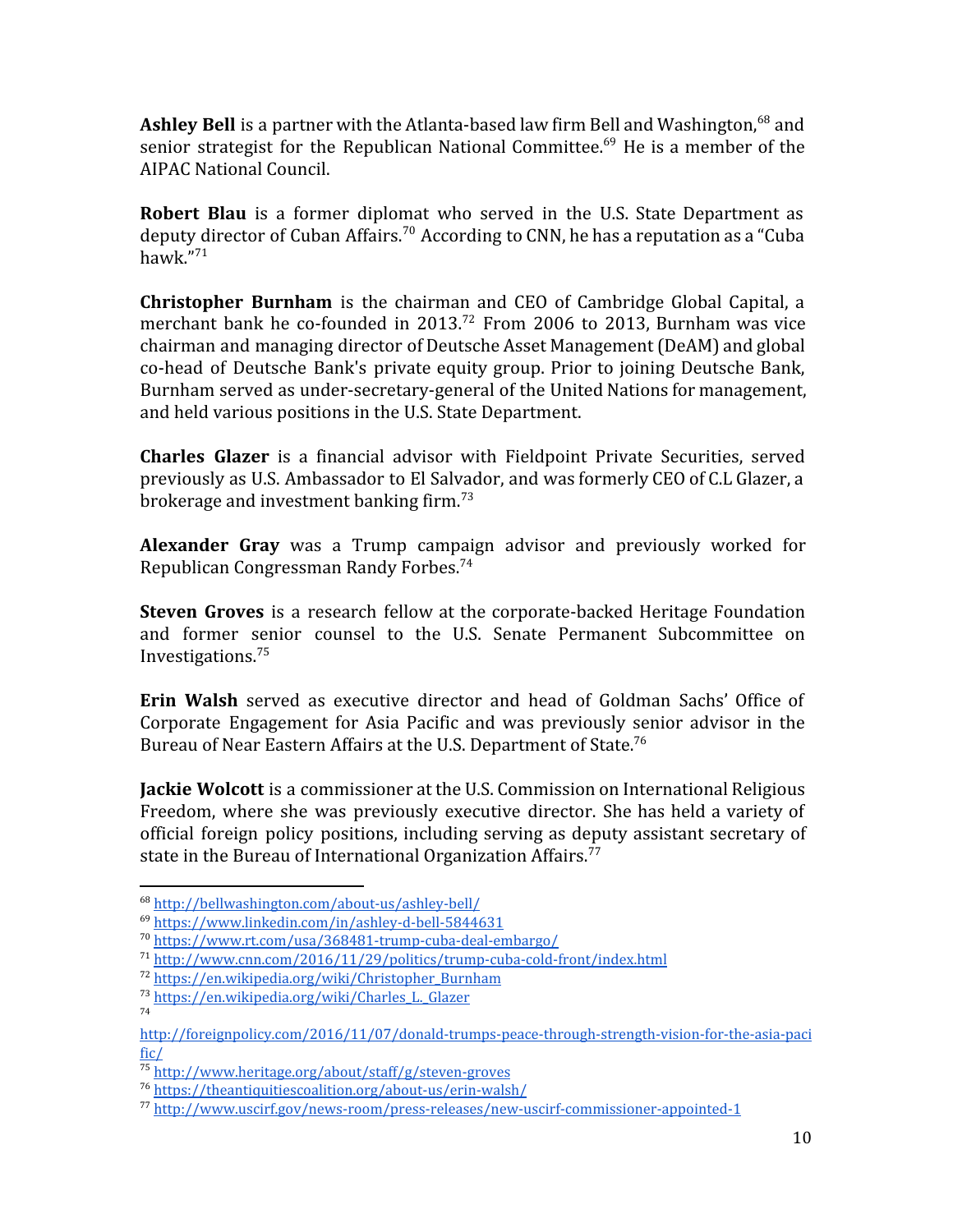#### **DEPARTMENT OF THE TREASURY**

**Mauricio Claver-Carone** is the executive director of Cuba Democracy Advocates and an advocate for U.S. policies against the Cuban government.<sup>78</sup>

**Curtis Dubay** is a research fellow at the corporate-backed Heritage Foundation.<sup>79</sup> Before joining Heritage in November 2008, Dubay was a senior associate at PricewaterhouseCoopers (PwC), where he structured international transactions as part of the accounting firm's Transfer Pricing Group.

**Eileen O'Connor** is a tax lawyer with the Law Office of Eileen J. O'Connor.<sup>80</sup> Previously serving as head of the federal tax controversy and tax policy practice at Pillsbury Winthrop Shaw Pittman, she represented individual, corporate, and non-profit clients in IRS audits, appeals, and criminal investigations, in offshore voluntary disclosures, and, in the case of Swiss banks, in connection with the DOJ Tax Division's program to obtain non-prosecution agreements. Prior to that, she was assistant attorney general for the Justice Department's Tax Division.

**Judy Shelton** is a self-employed economist who is or was a senior fellow with the corporate-backed libertarian Atlas Network.<sup>81</sup> She supports a return to the gold standard. $82$ 

**Bill Walton**, along with David Malpass, is at the top of the agency transition chart on economic issues. $83$  He is chairman Rappahannock Ventures LLC, a private equity firm. He is also a senior fellow at the Discovery Institute, which promotes the theory of intelligent design over evolution. $84$  At the Discovery Institute, Walton is a senior fellow of the Center on Wealth, Poverty and, Morality, which seeks to "provide a multifaceted defense of the practical and moral necessity of free markets."<sup>85</sup>

#### **DEPARTMENT OF TRANSPORTATION**

**Nancy Butler** is the retired vice president for government/federal relations of AECOM, a Fortune 500 engineering company. Prior to her 22 years at AECOM, she served as director of communications for the U.S. Department of Transportation.<sup>86</sup>

<sup>78</sup> [https://en.wikipedia.org/wiki/Mauricio\\_Claver-Carone](https://en.wikipedia.org/wiki/Mauricio_Claver-Carone)

<sup>79</sup> <http://www.heritage.org/about/staff/d/curtis-dubay>

<sup>80</sup> <http://www.ejoconnor.com/>

<sup>81</sup> <https://www.atlasnetwork.org/about/people/judy-shelton-ph.d>

<sup>82</sup> <http://fortune.com/2016/08/18/trump-gold-standard-economic-advisor-woman-judy-shelton/>

<sup>83</sup> <https://www.politicopro.com/f/?id=00000158-4ae1-dd2d-a1fc-4bf3993e0000>

<sup>84</sup> <http://www.discovery.org/p/641>

<sup>85</sup> <https://www.discovery.org/econ/about/>

<sup>86</sup> <https://www.linkedin.com/in/nancy-butler-09383613>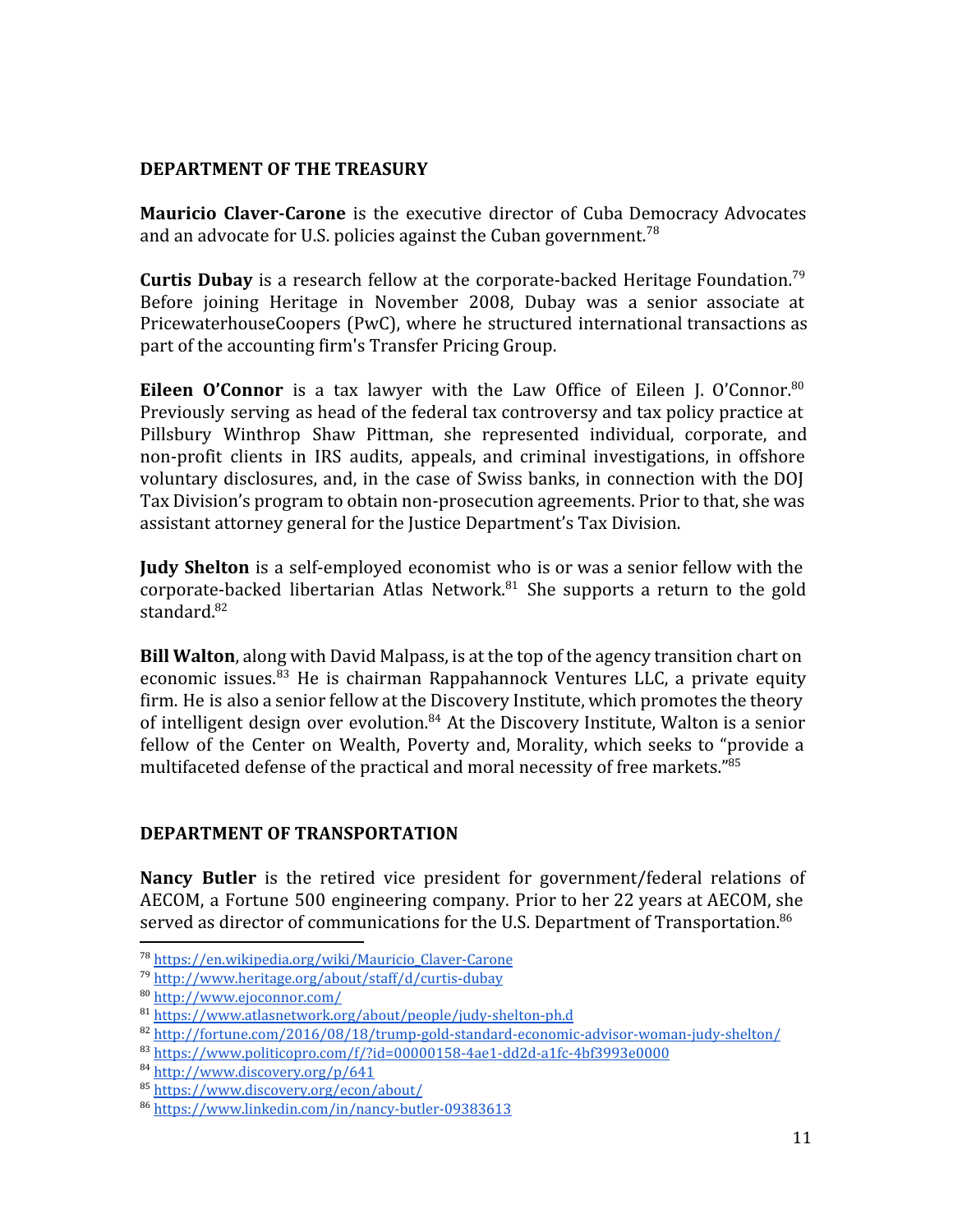#### **DEPARTMENT OF VETERANS AFFAIRS (VA)**

**Michael Meese** served 32 years in the Army, including deployments as chief of staff to General David Petraeus in Iraq and Afghanistan. He is the son of Edwin Meese, who is also on the transition team.<sup>87</sup>

## **[E](https://medium.com/public-citizen/the-people-shaping-the-trump-administration-5e9e430c0dd7#_ftn84)NVIRONMENTAL PROTECTION AGENCY (EPA)**

**Myron Ebell** is the head of environmental and energy policy at the Competitive Enterprise Institute, a corporate-backed libertarian advocacy group.<sup>88</sup> He is one of the nation's most prominent critics of the scientific consensus that the earth is warming due to the manmade causes. $89$ 

## **EXPORT-IMPORT BANK**

**Bradley Bondi** is a partner in Cahill's litigation practice group and is a leader of its securities enforcement and regulatory practices.<sup>90</sup> He defends companies and individuals in enforcement actions initiated by federal and state agencies and departments, including the Securities and Exchange Commission and the Department of Justice.

# **FEDERAL COMMUNICATIONS COMMISSION (FCC)**

**Jeffrey Eisenach** is managing director and co-chair of the Communications, Media and Internet Practice for National Economic Research Associates.<sup>91</sup> Eisenach opposes proposed FCC rules calling for "net neutrality," which would require Internet service providers to permit content to travel over the Internet equality regardless of the source of the content. *The New York Times* reported that Eisenach has served as a consultant for Verizon and other telecommunications companies.<sup>92</sup>

[https://www.washingtonpost.com/news/checkpoint/wp/2016/11/11/this-retired-army-general-was](https://www.washingtonpost.com/news/checkpoint/wp/2016/11/11/this-retired-army-general-was-a-scholar-and-acolyte-of-david-petraeus-now-hes-on-team-trump/) [-a-scholar-and-acolyte-of-david-petraeus-now-hes-on-team-trump/](https://www.washingtonpost.com/news/checkpoint/wp/2016/11/11/this-retired-army-general-was-a-scholar-and-acolyte-of-david-petraeus-now-hes-on-team-trump/)

<sup>88</sup> [http://www.washingtonpost.com/wp-dyn/content/article/2006/05/23/AR2006052301305\\_pf.html](http://www.washingtonpost.com/wp-dyn/content/article/2006/05/23/AR2006052301305_pf.html) 89

[http://www.pbs.org/wgbh/frontline/article/meet-myron-ebell-the-climate-contrarian-leading-trumps](http://www.pbs.org/wgbh/frontline/article/meet-myron-ebell-the-climate-contrarian-leading-trumps-epa-transition/) [-epa-transition/](http://www.pbs.org/wgbh/frontline/article/meet-myron-ebell-the-climate-contrarian-leading-trumps-epa-transition/)

<sup>90</sup> <https://www.cahill.com/professionals/bradley-bondi>

<sup>91</sup> <http://www.nera.com/experts/dr-jeffrey-a-eisenach.html> 92

[http://www.nytimes.com/2016/11/12/us/politics/trump-campaigned-against-lobbyists-now-theyre](http://www.nytimes.com/2016/11/12/us/politics/trump-campaigned-against-lobbyists-now-theyre-on-his-transition-team.html)[on-his-transition-team.html](http://www.nytimes.com/2016/11/12/us/politics/trump-campaigned-against-lobbyists-now-theyre-on-his-transition-team.html)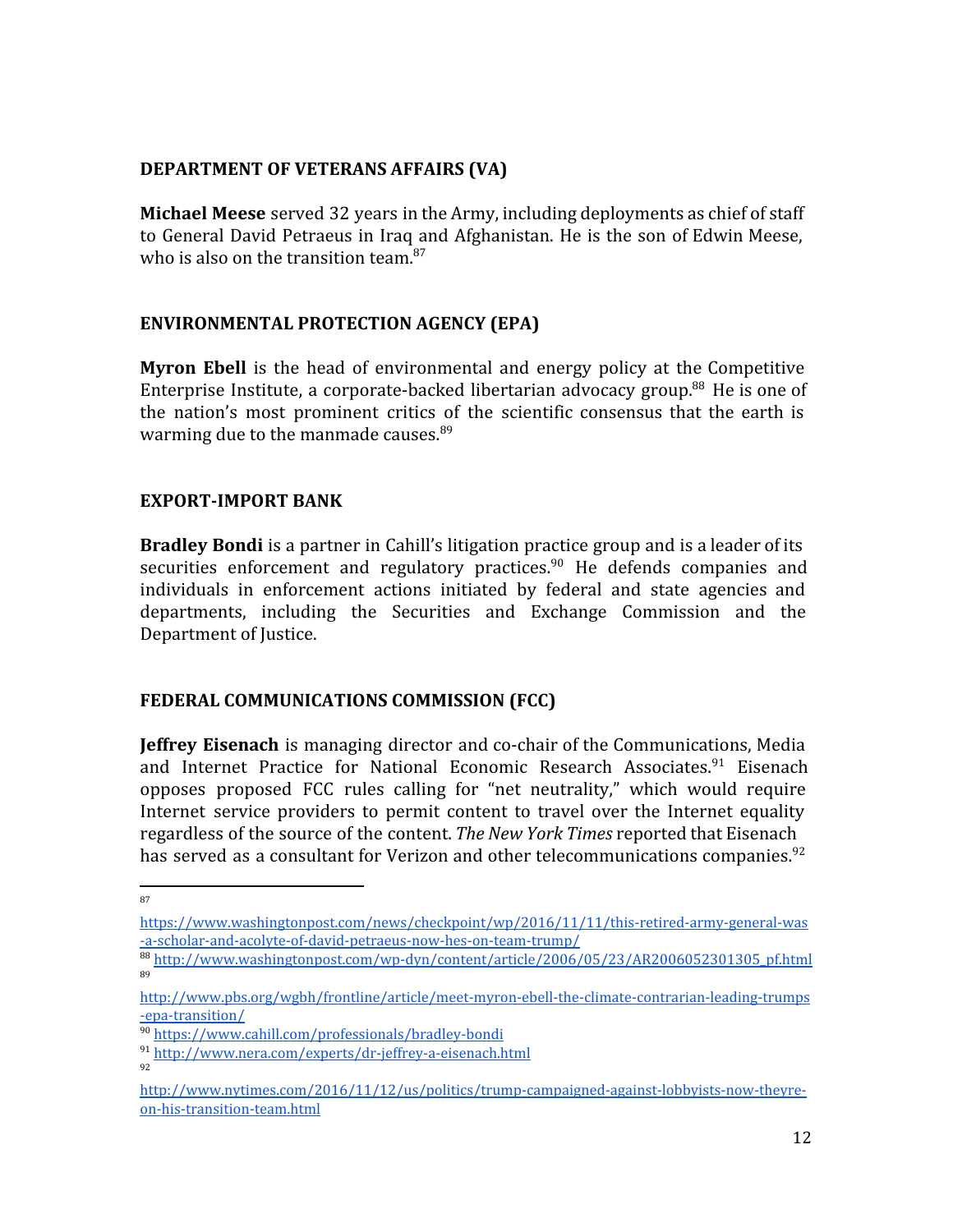Eisenach posted to his Twitter account that is he not currently working for Verizon and has no business before FCC at present.<sup>93</sup> He is a visiting scholar at the American Enterprise Institute.

**Mark Jamison** formerly worked on Sprint's lobbying team and now heads the utility-funded University of Florida's Public Utility Research Center.<sup>94</sup> Fortune calls him a "staunch opponent" of net neutrality, as well as cable set-top box regulation.<sup>95</sup>

## **FARM CREDIT ADMINISTRATION**

**Sharon Brown-Hruska** served as acting chairman<sup>96</sup> of the CFTC under the administration of President George W. Bush. Currently she is the director of  $97$ National Economic Research Associates' Securities and Finance Practice and the White Collar, Investigations and Enforcement Practice. She also is a member of the CFTC's Energy and Environmental Markets Advisory Committee<sup>98</sup> and a professor at Tulane University. She is also a member of the landing team for the Commodity Futures Trading Commission (CFTC) and the U.S. Securities and Exchange Commission (SEC).

## **FEDERAL DEPOSIT INSURANCE CORPORATION (FDIC)**

**Paul Atkins** is in charge of financial regulation<sup>99</sup> for the Trump transition. He is the CEO of Patomak Global Partners, $100$  a consulting firm that advises financial services companies on compliance issues. Atkins formerly served as a Republican commissioner of the Securities and Exchange Commission, where he was viewed as being largely opposed to regulation.<sup>101</sup> He is also a member of the landing teams for the Consumer Financial Protection Bureau (CFPB) and the Office of the Comptroller of the Currency (OCC).

<sup>93</sup> <https://twitter.com/JeffEisenach>

<sup>94</sup> http://warrington.ufl.edu/contact/profile.asp?WEBID=1217;

<http://warrington.ufl.edu/centers/purc/about/>

<sup>95</sup> <http://fortune.com/2016/11/21/trump-net-neutrality-fcc/>

<sup>96</sup> <http://www.cftc.gov/PressRoom/PressReleases/pr5199-06>

<sup>97</sup> <http://www.nera.com/experts/dr-sharon-brown-hruska.html>

<sup>98</sup>

[http://www.cftc.gov/About/CFTCCommittees/EnergyEnvironmentalMarketsAdvisory/eemac\\_associat](http://www.cftc.gov/About/CFTCCommittees/EnergyEnvironmentalMarketsAdvisory/eemac_associatemembers) [emembers](http://www.cftc.gov/About/CFTCCommittees/EnergyEnvironmentalMarketsAdvisory/eemac_associatemembers)

<sup>99</sup>

[http://www.wsj.com/articles/donald-trumps-point-man-on-financial-regulation-a-former-regulator-w](http://www.wsj.com/articles/donald-trumps-point-man-on-financial-regulation-a-former-regulator-who-favors-a-light-touch-1478860201) [ho-favors-a-light-touch-1478860201](http://www.wsj.com/articles/donald-trumps-point-man-on-financial-regulation-a-former-regulator-who-favors-a-light-touch-1478860201)

<sup>100</sup> <https://www.patomak.com/paulatkins> 101

[http://www.bloomberg.com/politics/articles/2016-11-09/trump-said-to-tap-critic-of-wall-street-rule](http://www.bloomberg.com/politics/articles/2016-11-09/trump-said-to-tap-critic-of-wall-street-rules-to-aid-transition) [s-to-aid-transition](http://www.bloomberg.com/politics/articles/2016-11-09/trump-said-to-tap-critic-of-wall-street-rules-to-aid-transition)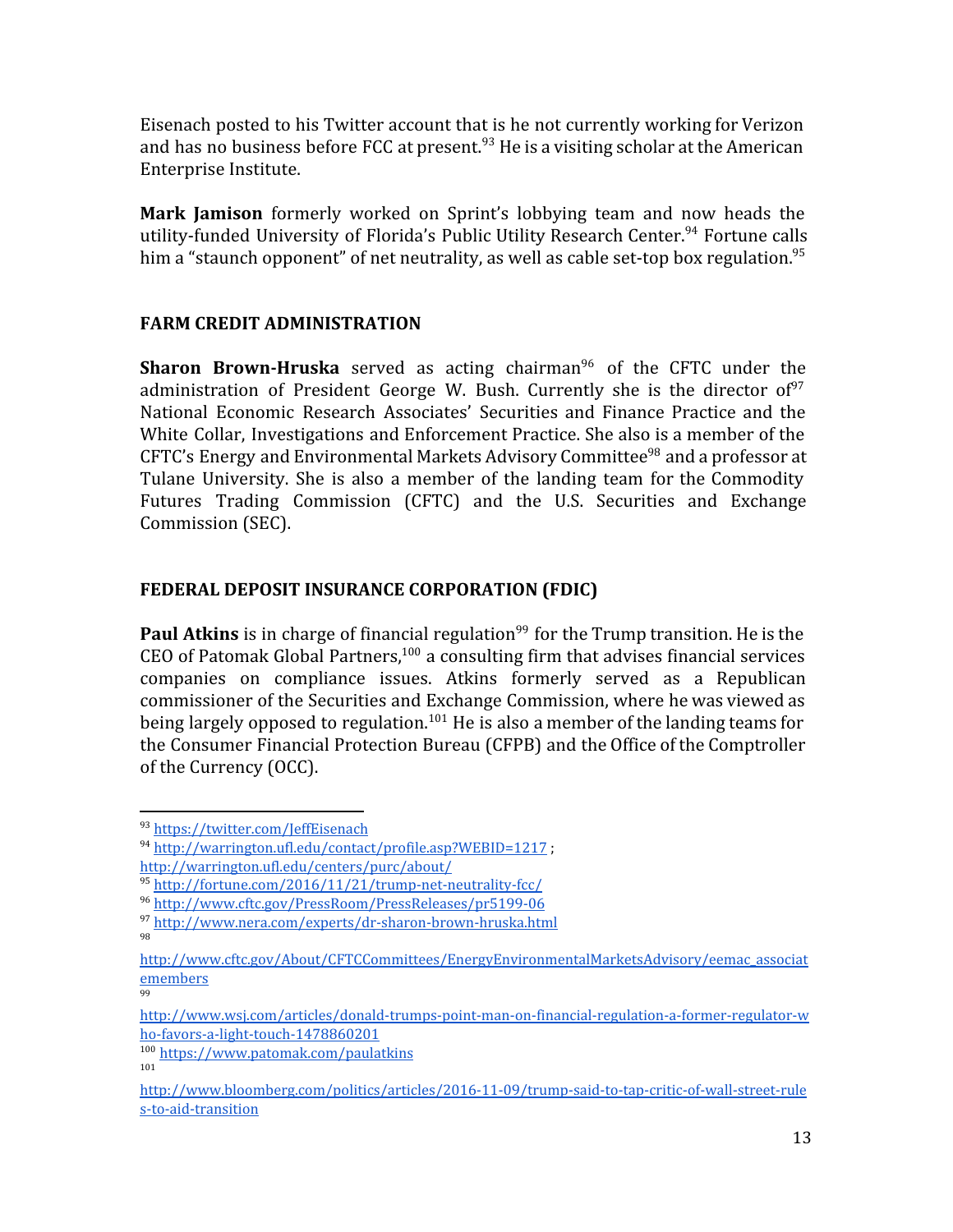# **FEDERAL HOUSING FINANCE AGENCY (FHFA)**

**Timothy Bitsberger** served as managing director of BNP Paribas until November  $2015$ <sup>102</sup> He worked before that at Booz Allen and Freddie Mac. He was Assistant Secretary for Financial Markets at the U.S. Treasury for four years during the George W. Bush administration.

## **FEDERAL RESERVE BOARD**

**Ralph Ferrara** is a securities and white collar criminal defense attorney at Proskauer Rose.<sup>103</sup> His prior clients include a long list of insurance companies, Royal Dutch Shell and Global Crossing. He previously served as general counsel of the Securities and Exchange Commission.

# **FEDERAL TRADE COMMISSION (FTC)**

**Alex Pollock** is distinguished senior fellow<sup>104</sup> and financial systems studies director at the corporate-backed, $^{105}$  libertarian think tank R Street Institute and formerly a fellow at the American Enterprise Institute. He is the previous president and CEO of the Federal Home Loan Bank of Chicago. He has served for a dozen years on the board of directors of the CME Group,  $106$  a derivatives trading platform company. He is also on landing team for the Financial Stability Oversight Council.

# **FINANCIAL STABILITY OVERSIGHT COUNCIL (FSOC)**

**Alex Pollock** is distinguished senior fellow<sup>107</sup> and financial systems studies director at the corporate-backed,  $^{108}$  libertarian think tank R Street Institute and formerly a fellow at the American Enterprise Institute. He is the previous president and CEO of the Federal Home Loan Bank of Chicago. He has served for a dozen years on the board of directors of the CME Group,  $109$  a derivatives trading platform company. He is also on the landing team for the Federal Trade Commission.

<sup>102</sup> <https://www.linkedin.com/in/timbitsberger>

<sup>103</sup> <http://www.proskauer.com/professionals/ralph-ferrara/>

<sup>104</sup> <http://www.rstreet.org/people/alex-j-pollock/>

<sup>105</sup> <http://www.rstreet.org/about/funding-and-expenditures/>

<sup>106</sup> <http://investor.cmegroup.com/investor-relations/directors.cfm?bioID=7644>

<sup>107</sup> <http://www.rstreet.org/people/alex-j-pollock/>

<sup>108</sup> <http://www.rstreet.org/about/funding-and-expenditures/>

<sup>109</sup> <http://investor.cmegroup.com/investor-relations/directors.cfm?bioID=7644>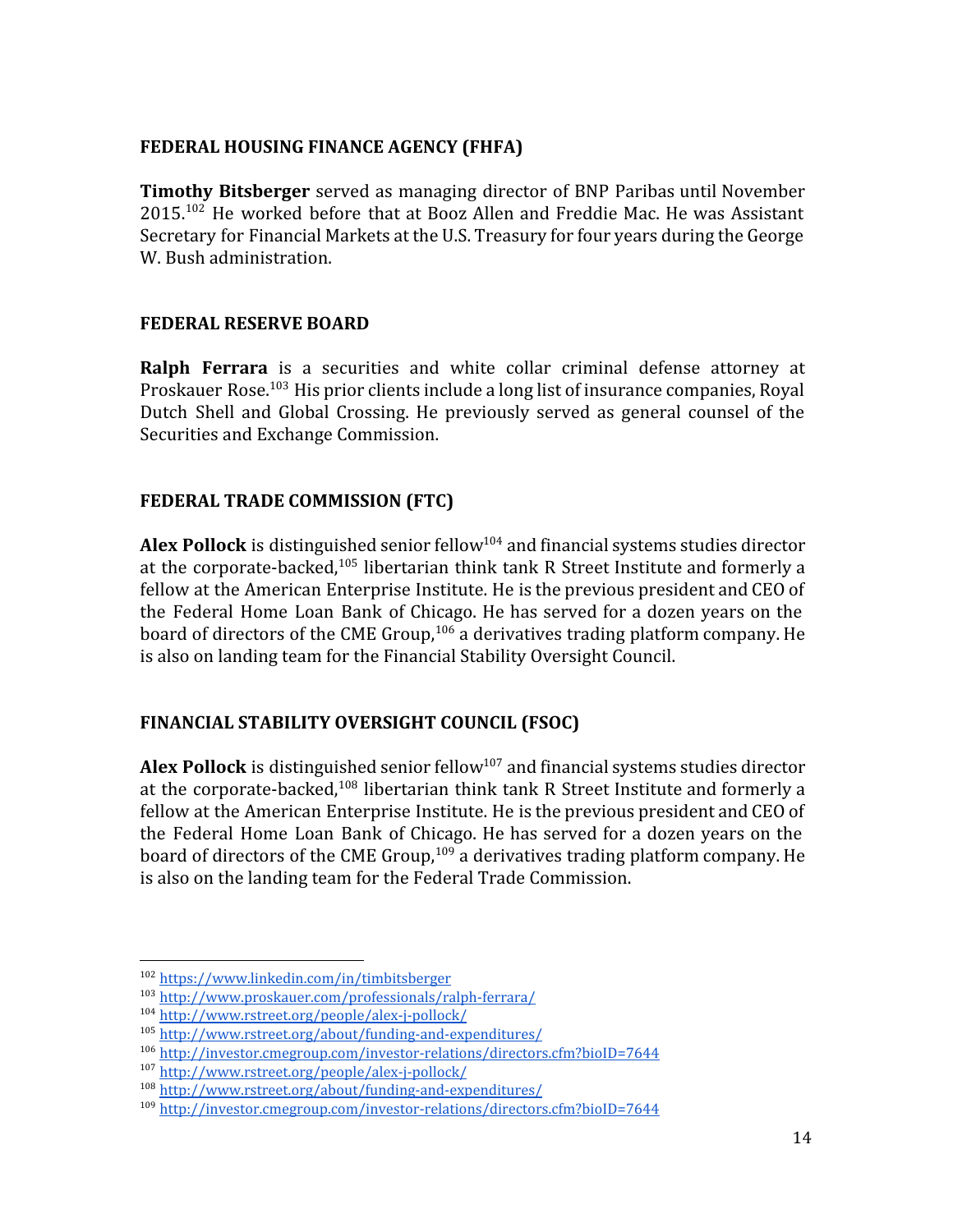#### **GENERAL SERVICES ADMINISTRATION**

**Robert Mackichan** is a former general counsel for the General Services Administration who now works as a partner at the Washington, D.C., law firm Holland & Knight, specializing in representing business interests (building owners, real estate developers, etc.) in disputes with the government.<sup>110</sup> As a federal lobbyist for Holland & Knight 2002-2013, his corporate clients included American Express, Coach, Northrop Grumman.

## **NATIONAL CREDIT UNION ADMINISTRATION (NCUA)**

**Michael Fryzel** is a former chairman and board member of the National Credit Union Administration under the administrations of President George W. Bush and President Barack Obama who now works in private practice (Michael E. Fryzel & Associates, Financial Service Consultants).<sup>111</sup>

#### **NATIONAL SERCURITY COUNCIL**

**Marshall Billingslea** is a director with Deloitte Consulting who works on national security issues.<sup>112</sup> Previously he was an official at the Department of Defense, the Navy, the State Department and the Senate Foreign Relations Committee.<sup>113</sup>

**Tera Dahl** is the executive director of Council on Global Security, a nonprofit that accepts corporate funds and, according to its website, was "established to uncover and counter the totalitarian ideologies that endanger individual liberty and human development around the world."<sup>114</sup> A frequent contributor to Breitbart.com,<sup>115</sup> the far-right website that Steve Bannon, Trump's chief strategist, once led, Dahl was a formerly the personal assistant to 2012 Republican presidential candidate and former member of Congress Michele Bachmann.<sup>116</sup>

**Thomas Higgins** is the chief administrative officer and executive vice president of First Data Corporation, a payment processing technology company.<sup>117</sup> He worked on national security for the federal government for 24 years. Before First Data, he led military and veteran initiatives for JPMorgan Chase.

<sup>110</sup> <https://www.hklaw.com/Robert-MacKichan/>

<sup>111</sup> <https://www.ncua.gov/About/Pages/history/leadership.aspx>

<sup>112</sup> <http://www.washingtontimes.com/news/2009/feb/16/movers-shakers-80220005/>

<sup>113</sup> [https://www.opensecrets.org/revolving/rev\\_summary.php?id=70977](https://www.opensecrets.org/revolving/rev_summary.php?id=70977)

<sup>114</sup> <http://councilonglobalsecurity.org/mission-statement/>

<sup>115</sup> <http://www.breitbart.com/author/tera-dahl/>

<sup>116</sup> <http://councilonglobalsecurity.org/about/staff/tera-dahl/>

<sup>117</sup> [https://www.firstdata.com/en\\_us/about-first-data/leadership-team/tom-higgins-bio.html](https://www.firstdata.com/en_us/about-first-data/leadership-team/tom-higgins-bio.html)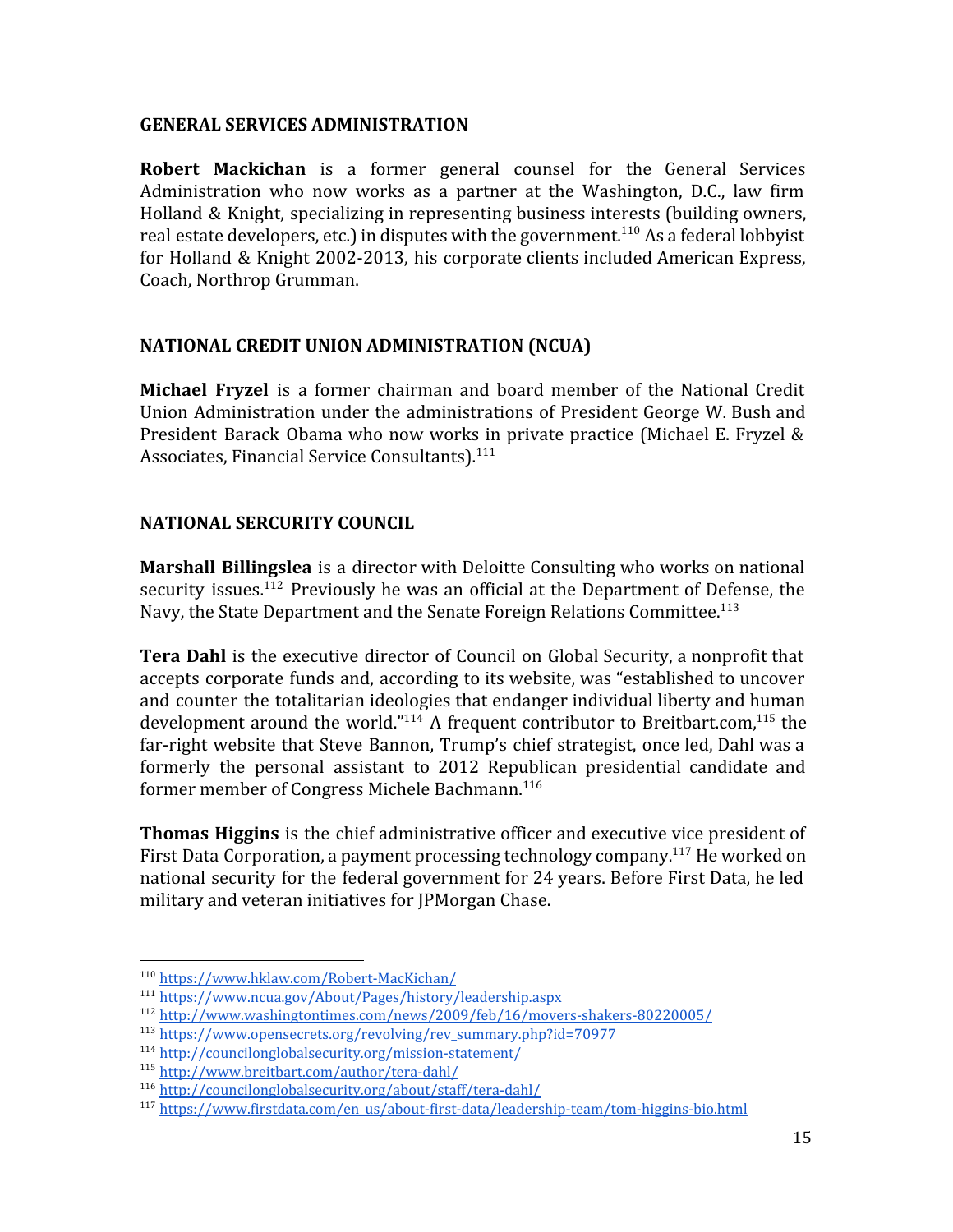**Sven Kramer** is a distinguished fellow in National Security Affairs at the American Foreign Policy Council.<sup>118</sup> He served on the National Security Council under the administrations of Presidents Johnson, Nixon, Ford and Reagan and in the Office of the Secretary of Defense under the Kennedy and George W. Bush administrations.

**Mark Scraba** is the president of 29K Leaders, a private leadership consulting firm.  $119$  A brigadier general, he served in the Office of Defense Secretary Robert Gates under the administration of President George W. Bush and directed efforts to combat drug trafficking for the U.S. European Command.<sup>120</sup> He was one of the military leaders who endorsed Trump during his presidential campaign.<sup>121</sup>

**Kiron Skinner, Ph.D.,** is the director of Carnegie Mellon University's Center for International Relations and Politics<sup>122</sup> and a research fellow at the Hoover Institution, $123$  which receives funding from conservative Scaife and Walton foundations. She served in various policy advisory roles under the President George W. Bush administration.

## **OFFICE OF THE COMPTROLLER OF THE CURRENCY (OCC)**

**Paul Atkins** is in charge of financial regulation<sup>124</sup> for the Trump transition. He is the CEO of Patomak Global Partners, $125$  a consulting firm that advises financial services companies on compliance issues. Atkins formerly served as a Republican commissioner of the Securities and Exchange Commission, where he was viewed as being largely opposed to regulation.<sup>126</sup> He is also a member of the landing teams for the Federal Deposit Insurance Corporation (FDIC) and the Consumer Financial Protection Bureau (CFPB).

#### **OFFICE OF MANAGEMENT AND BUDGET (OMB)**

- <sup>121</sup> <http://www.foxnews.com/on-air/fox-and-friends/blog/2016/09/06/open-letter-military-leaders> <sup>122</sup> <https://www.cmu.edu/ips/people/director/kiron-skinner.html>
- <sup>123</sup> <http://www.hoover.org/profiles/kiron-k-skinner>
- 124

<sup>118</sup> [http://www.afpc.org/expert\\_listings/view/34](http://www.afpc.org/expert_listings/view/34)

<sup>119</sup> <https://www.29kleaders.com/our-president.html>

<sup>120</sup>

[http://www.stripes.com/news/eucom-center-bolsters-collaboration-to-stem-drug-trafficking-1.18773](http://www.stripes.com/news/eucom-center-bolsters-collaboration-to-stem-drug-trafficking-1.187732) [2](http://www.stripes.com/news/eucom-center-bolsters-collaboration-to-stem-drug-trafficking-1.187732)

[http://www.wsj.com/articles/donald-trumps-point-man-on-financial-regulation-a-former-regulator-w](http://www.wsj.com/articles/donald-trumps-point-man-on-financial-regulation-a-former-regulator-who-favors-a-light-touch-1478860201) [ho-favors-a-light-touch-1478860201](http://www.wsj.com/articles/donald-trumps-point-man-on-financial-regulation-a-former-regulator-who-favors-a-light-touch-1478860201)

<sup>125</sup> <https://www.patomak.com/paulatkins> 126

[http://www.bloomberg.com/politics/articles/2016-11-09/trump-said-to-tap-critic-of-wall-street-rule](http://www.bloomberg.com/politics/articles/2016-11-09/trump-said-to-tap-critic-of-wall-street-rules-to-aid-transition) [s-to-aid-transition](http://www.bloomberg.com/politics/articles/2016-11-09/trump-said-to-tap-critic-of-wall-street-rules-to-aid-transition)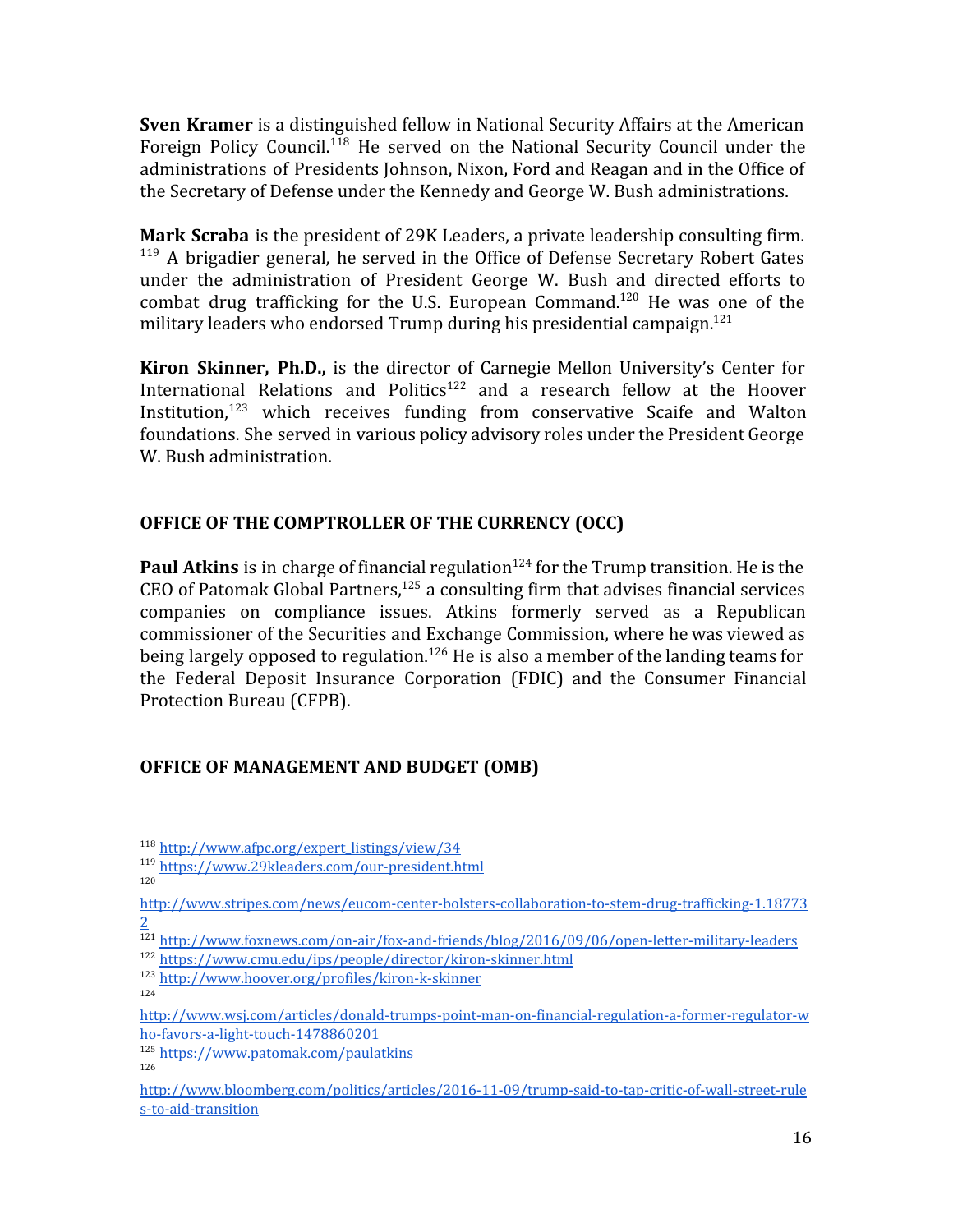**Dan Kowalski** is deputy staff director for the Republican-led U.S. Senate Budget Committee.<sup>127</sup> He worked for the Congressional Budget Office under the administration of President Bill Clinton and for the House Budget Committee from 1998 to 2007.

Linda Springer is working on Office of Management and Budget issues.<sup>128</sup> She is a previous director of the Office of Personnel Management and controller of the Office of Management and Budget. Following her government service, Springer became an executive director in Ernst & Young's government and public sector practice.

#### **OFFICE OF PERSONNEL MANAGEMENT (OPM)**

**Paul Conway** served as the [chief](http://www.govexec.com/management/2016/11/trump-names-transition-leaders-government-management-agencies/133365/) of staff for the Office of Personnel Management under the administration of President George W. Bush. $129$  His experience [includes](http://www.govexec.com/management/2016/11/trump-names-transition-leaders-government-management-agencies/133365/) [stints](http://www.govexec.com/management/2016/11/trump-names-transition-leaders-government-management-agencies/133365/) at the corporate-backed Heritage Foundation and the Koch-backed Generation Opportunity, the billionaire brothers' millennial outreach effort. Previously he worked in the Labor Department and in the Education Department under President Ronald Reagan.

#### **OFFICE OF THE DIRECTOR OF NATIONAL INTELLIGENCE**

**Geof Kahn** is a congressional staff member for the U.S. House of Representatives' Permanent Select Committee on Intelligence.<sup>130</sup>

#### **SECURITIES AND EXCHANGE COMMISSION (SEC)**

**Sharon Brown-Hruska** served as acting chairman<sup>131</sup> of the CFTC under the administration of President George W. Bush. Currently she is the director of  $132$ National Economic Research Associates' Securities and Finance Practice and the White Collar, Investigations and Enforcement Practice. She also is a member of the

<sup>127</sup>

[http://www.govexec.com/management/2016/11/bush-opm-directors-tapped-trumps-management-a](http://www.govexec.com/management/2016/11/bush-opm-directors-tapped-trumps-management-and-budget-transition-team/133078/) [nd-budget-transition-team/133078/](http://www.govexec.com/management/2016/11/bush-opm-directors-tapped-trumps-management-and-budget-transition-team/133078/)

<http://www.washingtonexaminer.com/the-man-who-helped-pass-the-gop-budget/article/2579752> 128

[http://www.govexec.com/management/2016/11/trump-names-transition-leaders-government-mana](http://www.govexec.com/management/2016/11/trump-names-transition-leaders-government-management-agencies/133365/) [gement-agencies/133365/](http://www.govexec.com/management/2016/11/trump-names-transition-leaders-government-management-agencies/133365/)

[http://www.govexec.com/management/2016/11/trump-names-transition-leaders-government-mana](http://www.govexec.com/management/2016/11/trump-names-transition-leaders-government-management-agencies/133365/) [gement-agencies/133365/](http://www.govexec.com/management/2016/11/trump-names-transition-leaders-government-management-agencies/133365/)

<sup>130</sup> <http://congressional-staff.insidegov.com/l/21997/Geoffrey-R-Kahn>

<sup>131</sup> <http://www.cftc.gov/PressRoom/PressReleases/pr5199-06>

<sup>132</sup> <http://www.nera.com/experts/dr-sharon-brown-hruska.html>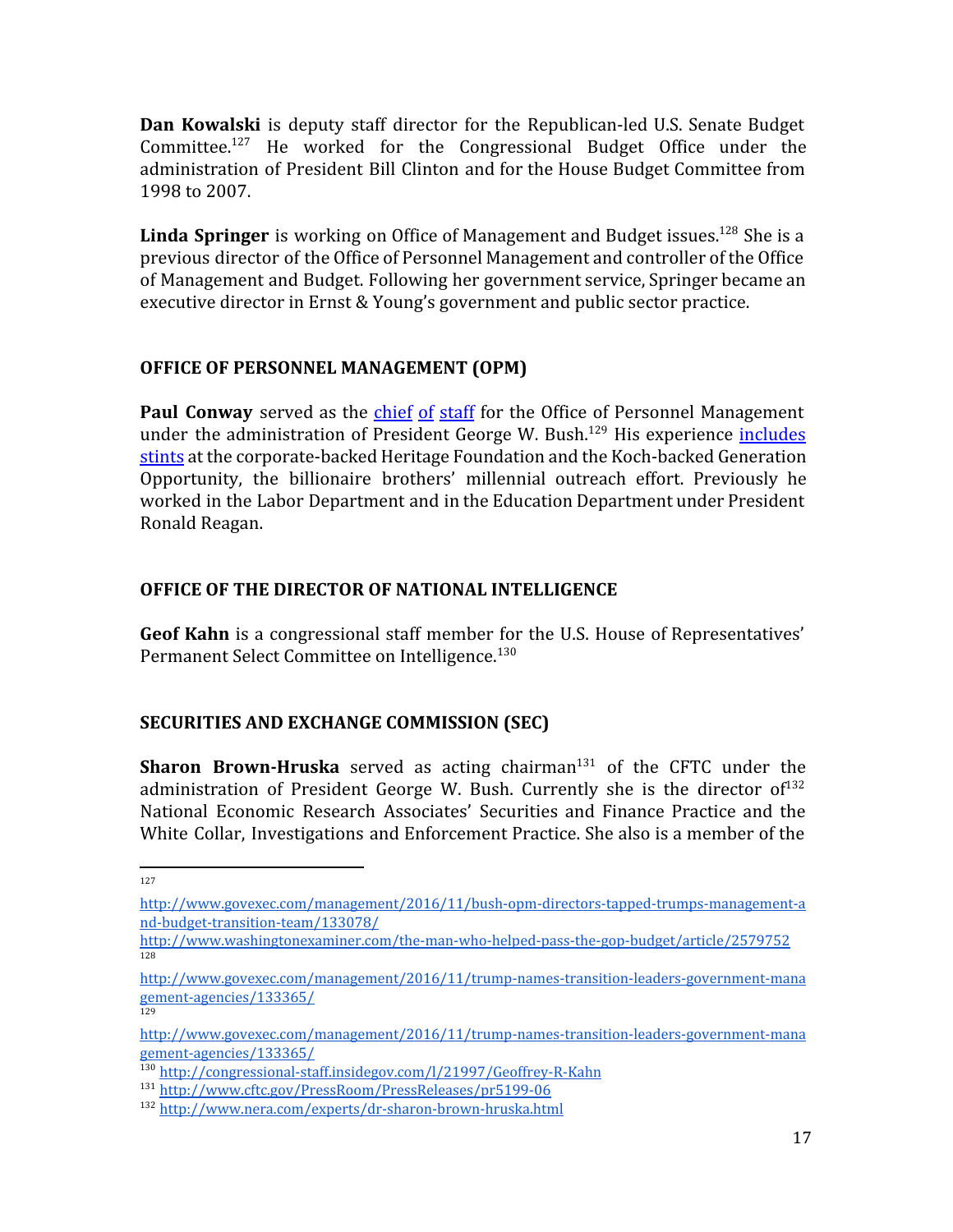$CFTC's Energy and Environmental Markets Advisory Committee<sup>133</sup> and a professor$ at Tulane University. She is also a member of the landing team for the Commodity Futures Trading Commission (CFTC) and the Farm Credit Administration (FCA).

#### **SOCIAL SECURITY ADMINISTRATION**

**David Black** is general counsel at the Social Security Administration.<sup>134</sup>

**Tom Leppert** is the former CEO of Kaplan, Inc., a corporation that provides services for preparing for standardized tests.  $135$  The mayor of Dallas, Texas, from 2007 to 2011, Leppert's political career stalled after a failed bid for U.S. Senate.<sup>136</sup> During his senate campaign, he voiced support for privatizing Social Security and Medicare.<sup>137</sup> Leppert also is a member of the landing team for the Commerce Department.

## **SMALL BUSINESS ADMINISTRATION**

**Mary Anne Bradfield** is a supervisor in records management for Accelerated Development & Support Corp, a former deputy assistant administrator at the Small Business Administration and a former state lobbyist for the National Rifle Association.<sup>138</sup>

#### **U.S. TRADE REPRESENTATIVE**

**Dan DiMicco** is overseeing the transition for the Office of the U.S. Trade Representative.<sup>139</sup> DiMicco was Trump's top trade advisor during the campaign.<sup>140</sup> DiMicco was the CEO of Nucor, a successful steel company based in North Carolina, from 2000 to 2013.<sup>141</sup> DiMicco is on the board of Duke Energy, an electric power company.<sup>142</sup>

[http://www.cftc.gov/About/CFTCCommittees/EnergyEnvironmentalMarketsAdvisory/eemac\\_associat](http://www.cftc.gov/About/CFTCCommittees/EnergyEnvironmentalMarketsAdvisory/eemac_associatemembers) [emembers](http://www.cftc.gov/About/CFTCCommittees/EnergyEnvironmentalMarketsAdvisory/eemac_associatemembers)

<sup>134</sup> <https://www.linkedin.com/in/david-black-4a37b341>

<sup>135</sup> <http://kaplan.com/>

<sup>136</sup> <http://www.politico.com/story/2012/05/cruz-dewhurst-head-to-texas-senate-run-off-076850> 137

<http://www.wcyb.com/news/trumps-social-security-point-man-called-for-privatization/178508692> <sup>138</sup> <https://www.linkedin.com/in/mabradfield>

<sup>139</sup> <https://www.politicopro.com/f/?id=00000158-4ad0-d963-a7dc-6bdd9acd0001>

<sup>140</sup> <http://www.charlotteobserver.com/news/business/article86278577.html>

<sup>141</sup> <http://www.wsj.com/articles/book-review-american-made-by-dan-dimicco-1425427374> 142

[https://www.duke-energy.com/our%20company/investors/corporate%20governance/board/board](https://www.duke-energy.com/our%20company/investors/corporate%20governance/board/board%20of%20directors) [%20of%20directors](https://www.duke-energy.com/our%20company/investors/corporate%20governance/board/board%20of%20directors)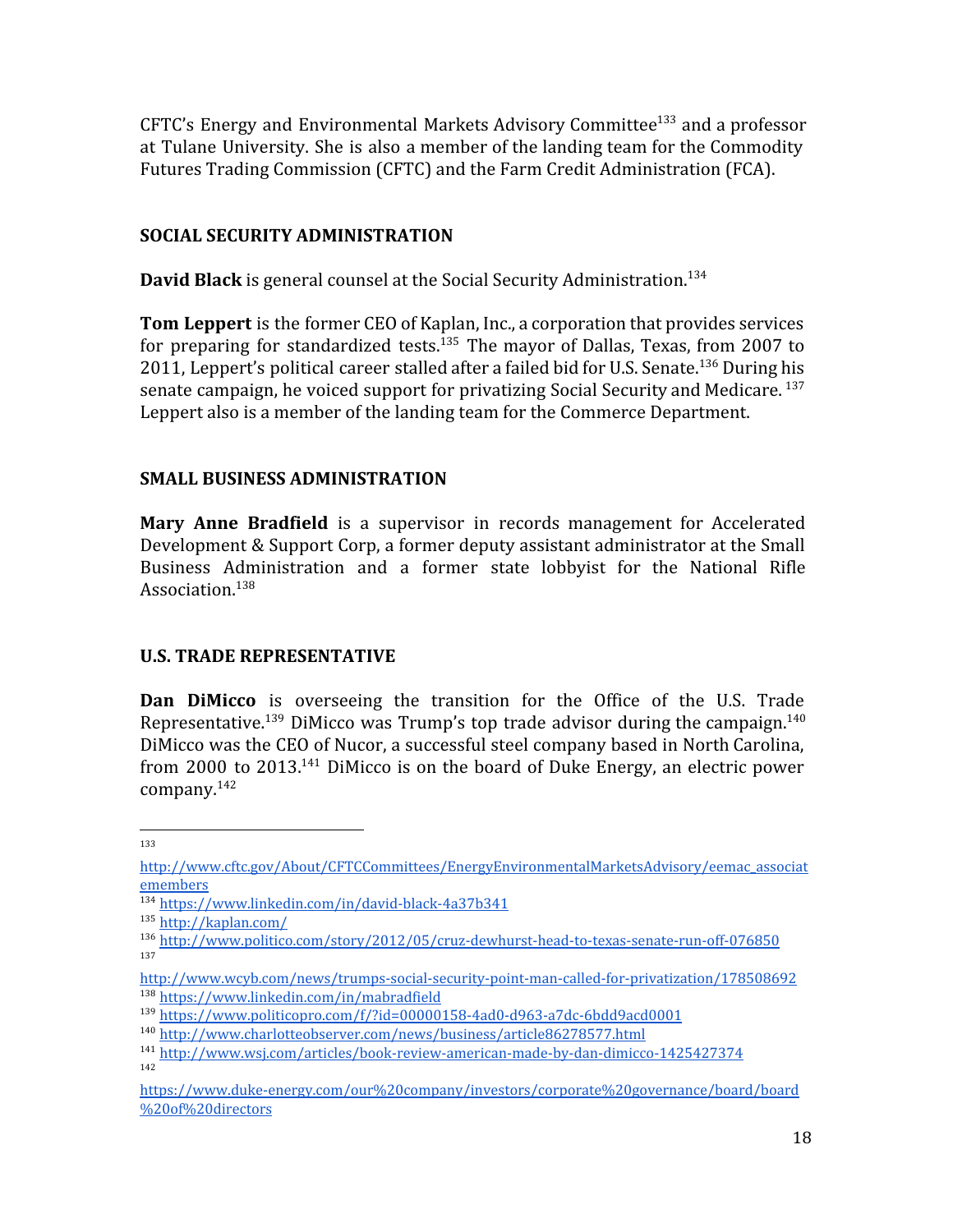**Robert Lighthizer** is a partner at the law firm Skadden Arps, where his clients include large U.S. corporations and coalitions. $143$  He represents heavy manufacturing, agricultural and high-tech companies, as well as financial services institutions. He served as deputy U.S. Trade Representative during the Reagan administration. His corporate lobbying clients have included US Steel, Corning, Colgate-Palmolive, Entergy Corp, AIG, News Corp, PhRMA and Glaxosmithkline.

<sup>143</sup> <https://www.skadden.com/professionals/robert-e-lighthizer>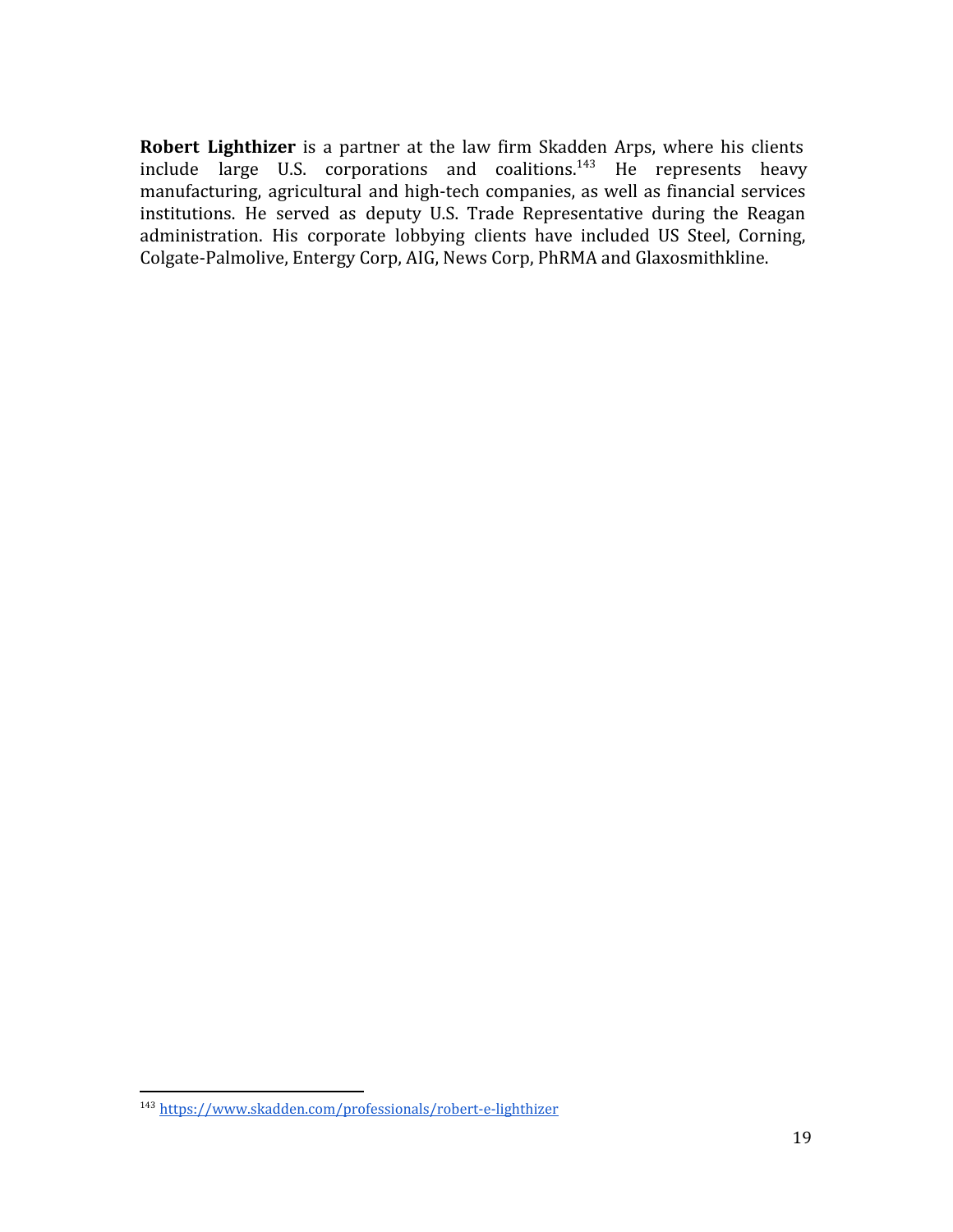#### **APPENDIX**

| <b>Name</b>          | Agency(ies)                                                  | Corporate<br><b>Affiliation</b> | <b>Former</b><br>Registered<br>Lobbyist |
|----------------------|--------------------------------------------------------------|---------------------------------|-----------------------------------------|
| Sharon Brown-Hruska  | CFTC, SEC, FCA                                               | 0                               | 0                                       |
| Paul Atkins          | CFPB, FDIC, OCC                                              | 1                               | 0                                       |
| CJ Jordan            | <b>CFPB</b>                                                  | $\mathbf 0$                     | 0                                       |
| Joel Leftwich        | <b>USDA</b>                                                  | 1                               | 1                                       |
| William Gaynor       | <b>Commerce Department</b>                                   | 1                               | 1                                       |
| Tom Leppert          | Department,<br>Social<br>Commerce<br>Security Administration | 1                               | 0                                       |
| Ray Washburne        | <b>Commerce Department</b>                                   | 1                               | 0                                       |
| David Bohigian       | <b>Commerce Department</b>                                   | 1                               | 0                                       |
| Joan Maginnis        | <b>Commerce Department</b>                                   | 0                               | 0                                       |
| George Sifakis       | <b>Commerce Department</b>                                   | 1                               | 1                                       |
| James Manning        | <b>Education Department</b>                                  | 0                               | 0                                       |
| Greg Gardner         | Defense Department                                           | 1                               | 1                                       |
| Mira Ricardel        | Defense Department                                           | 1                               | $\mathbf 0$                             |
| Keith Kellogg        | Defense Department                                           | 1                               | 0                                       |
| <b>Thomas Carter</b> | Defense Department                                           | 1                               | 1                                       |
| Michael Duffey       | Defense Department                                           | 0                               | 0                                       |
| William Hartzog      | Defense Department                                           | 1                               | 1                                       |
| Justin Johnson       | Defense Department                                           | 1                               | 0                                       |
| <b>Earl Matthews</b> | Defense Department                                           | 0                               | 0                                       |
| Bert Mizusawa        | Defense Department                                           | 0                               | 0                                       |
| Sergio de la Pena    | Defense Department                                           | 1                               | 0                                       |
| Thomas Pyle          | <b>Energy Department</b>                                     | 1                               | 1                                       |
| Andrew Bremberg      | <b>HHS</b>                                                   | 0                               | 0                                       |
| Paula Stannard       | <b>HHS</b>                                                   | 1                               | 0                                       |

# **List of 75 Landing Team Members Announced Since November 28, 2016, Included in Corporate Affiliation and Lobbying Tallies**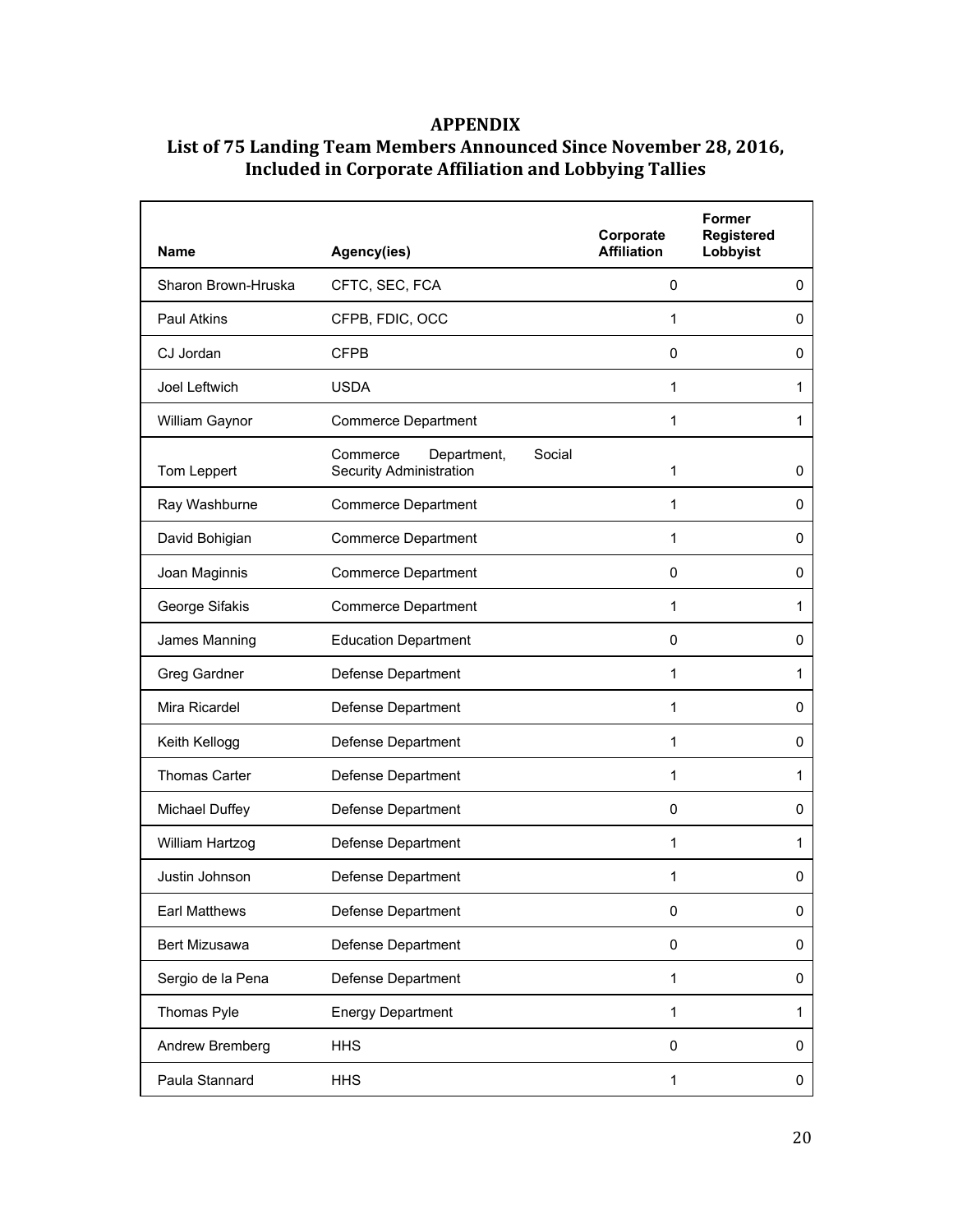| Jim Carfano            | <b>Homeland Security</b>         | 1            | 0 |
|------------------------|----------------------------------|--------------|---|
| Michael Dougherty      | <b>Homeland Security</b>         | 1            | 0 |
| Doug Domenech          | Interior Department              | 1            | 1 |
| James Burnham          | Justice Department               | 1            | 0 |
| J. Patrick Rowan       | Justice Department               | 1            | 0 |
| Jessie Liu             | Justice Department               | 1            | 0 |
| Ronald Tenpas          | Justice Department               | 1            | 0 |
| Brian Benczkowski      | Justice Department               | 1            | 0 |
| Zina Bash              | Justice Department               | 0            | 0 |
| Greg Katsas            | Justice Department               | 1            | 0 |
| William Cleveland      | Justice Department               | $\mathbf 0$  | 0 |
| David Higbee           | Justice Department               | 1            | 0 |
| Loren Smith            | Labor Department                 | 1            | 0 |
| <b>Steven Groves</b>   | State Department                 | 1            | 0 |
| Erin Walsh             | State Department                 | 1            | 0 |
| Alexander Gray         | <b>State Department</b>          | $\mathbf 0$  | 0 |
| Jackie Wolcott         | State Department                 | $\mathbf 0$  | 0 |
| Ashley Bell            | <b>State Department</b>          | $\mathbf 0$  | 0 |
| <b>Charles Glazer</b>  | State Department                 | 1            | 0 |
| Christopher Burnham    | <b>State Department</b>          | 1            | 0 |
| Robert Blau            | <b>State Department</b>          | 0            | 0 |
| Eileen O'Connor        | <b>Treasury Department</b>       | 1            | 0 |
| <b>Bill Walton</b>     | <b>Treasury Department</b>       | $\mathbf{1}$ | 0 |
| <b>Curtis Dubay</b>    | <b>Treasury Department</b>       | 1            | 0 |
| Judy Shelton           | <b>Treasury Department</b>       | $\mathbf{1}$ | 0 |
| Mauricio Claver-Carone | <b>Treasury Department</b>       | 0            | 1 |
| Nancy Butler           | <b>Transportation Department</b> | 1            | 1 |
| Michael Meese          | VA                               | 0            | 0 |
| Myron Ebell            | <b>EPA</b>                       | $\mathbf 1$  | 0 |